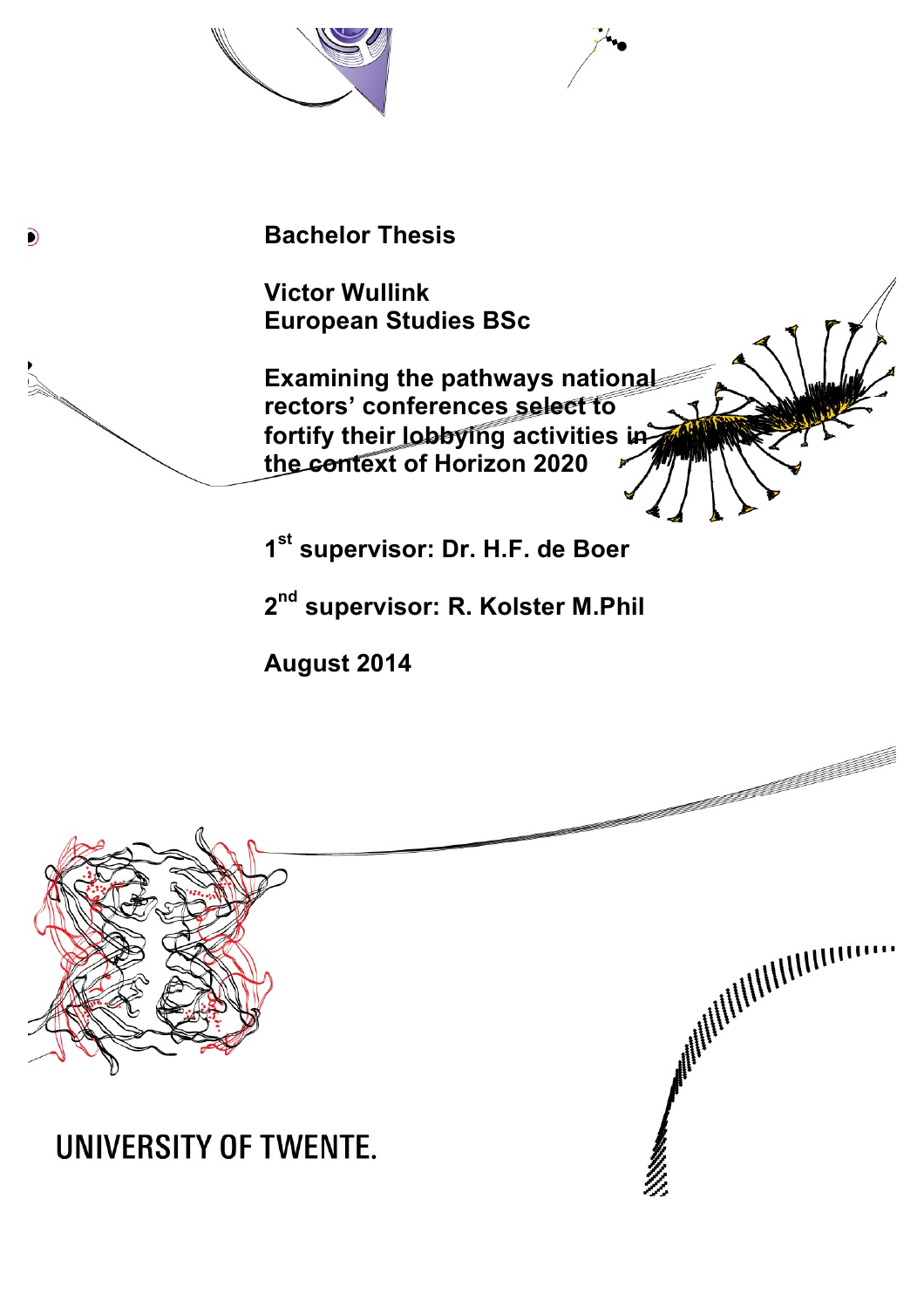## **Table of contents**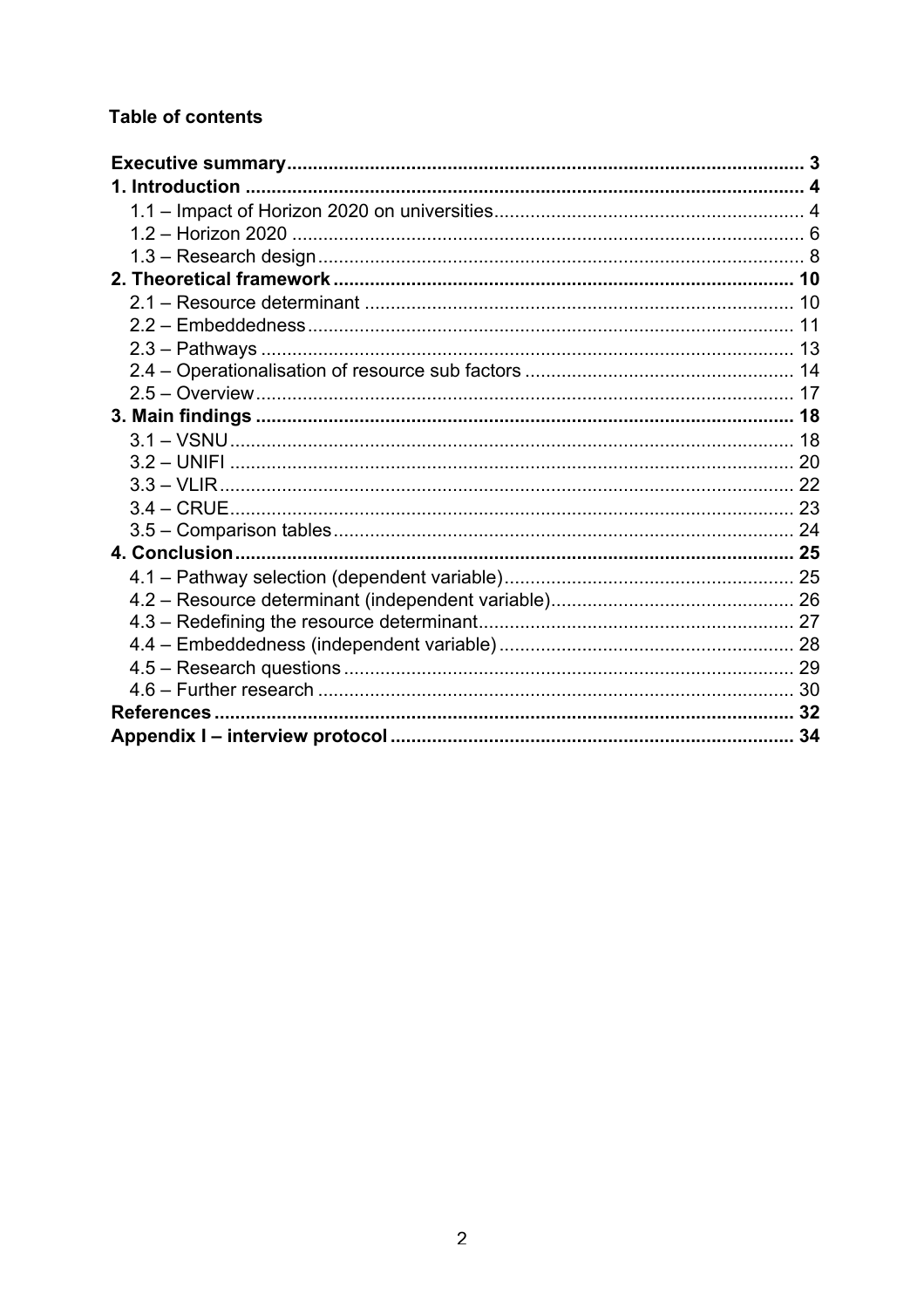## **Executive summary**

This thesis examines the pathways along which national rectors' conferences (NRCs) from the Netherlands (VSNU), Finland (UNIFI), Belgium (VLIR) and Spain (CRUE) fortify their lobbying activities in the context of Horizon 2020. In order to do so, it makes use of semi-structured interviews with representatives of NRCs. The resource determinant (Dür, 2008a) and the theory on embeddedness (Beyers, 2002) suggest a number of sub factors constituting the independent variable, whereas pathway selection serves as dependent variable. Are NRCs which are relatively better endowed with suggested factors more likely to lobby at different stages, i.e. select multiple pathways? A brief description of Horizon 2020 is provided to reveal characteristics of the issue at stake, as well as to indicate the relevant political institutions to lobby at. The findings reveal that the analysed NRCs are embedded in domestic systems. Nevertheless, only VSNU is able to use this domestic embeddedness to extensively select the EU pathway. The ability to initiate lobbying activities in Brussels also depends on financial resources, human resources and the geographical location of the NRC. Furthermore, some interviews suggest that a 'nationality match' of the actors to be influenced and the number of national interest groups representing universities can be considered as additional sub factors influencing the ability to select the EU pathway.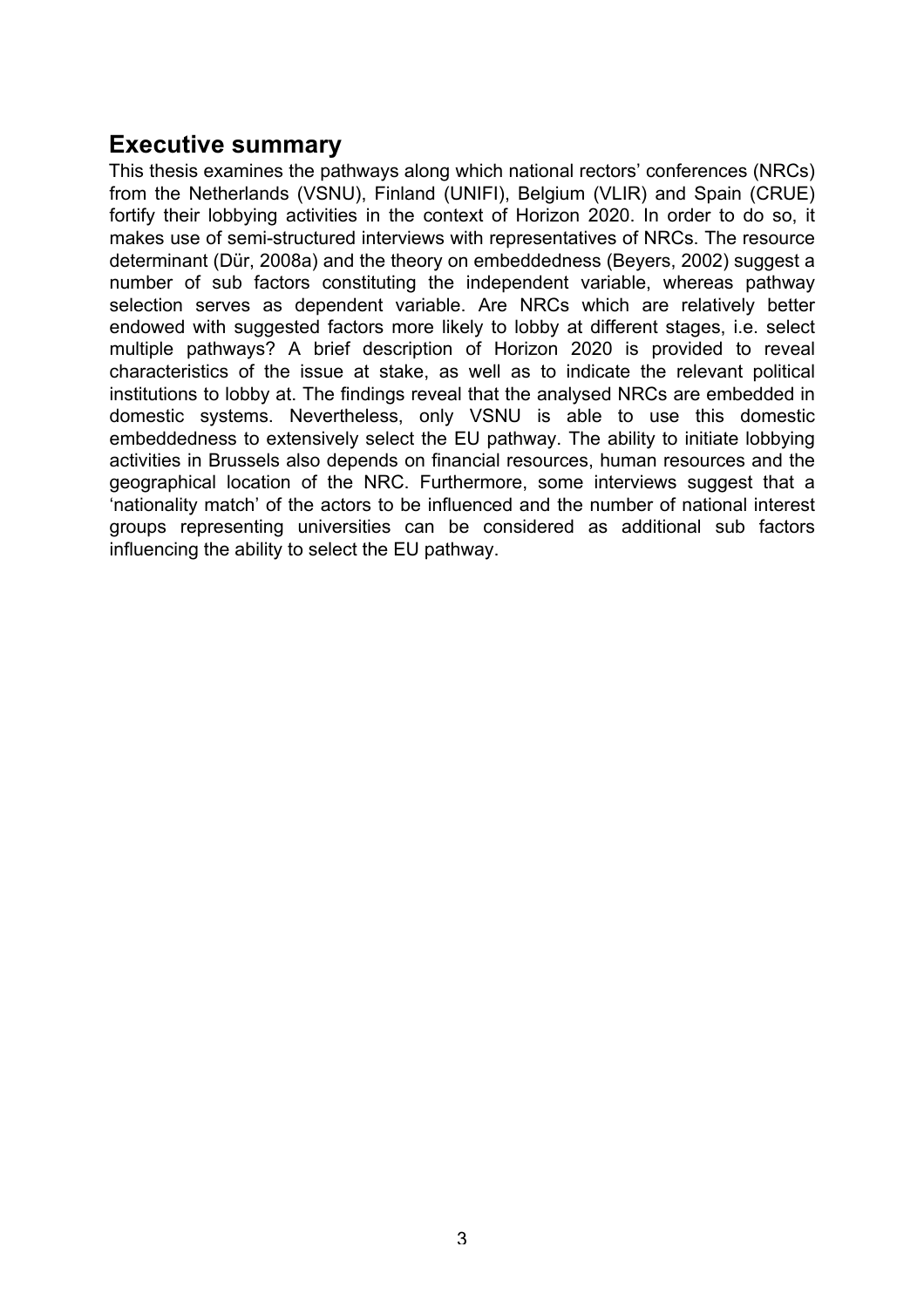## **1. Introduction**

## **1.1 – Impact of Horizon 2020 on universities**

Horizon 2020 is a recently established European Union (EU) framework programme, succeeding the Seventh Framework Programme. It aims to boost research and innovation (R&I) in general within as well as outside EU territories by implementing the Innovation Union, "a Europe 2020 flagship initiative aimed at securing Europe's global competitiveness" (European Commission, n.d.<sup>1</sup>). This renewed framework programme is of importance for universities as it provides funding for their research programmes. Therefore, one may expect that groups representing the interests of universities attempt to assist their members gaining access to research grants under Horizon 2020 or to ensure their members at least benefit from this newly constituted programme. Similarly, these 'national university organisations' or 'national rectors' conferences' (NRCs<sup>2</sup>) may influence the conditions set for obtaining research grants. The context as described above suggests NRCs to promote the interests of its members by setting up lobbying activities in order to influence decision-makers. This thesis examines how NRCs conduct their lobbying activities with regards to Horizon 2020.

Policy making, decision making and implementation within the structures and institutions of the EU can be regarded as complex (Pollack, 1997). Consequently, the concept of multilevel governance (MLG) has been introduced by Marks & Hooghe (2001) to illustrate the multilevel actions of actors involved in EU policy processes.

The thesis seeks to contribute to this concept by "assessing the effect embeddedness and a privileged position within institutional contexts can have on interest group strategies" (Callanan, 2010:18). Thelen & Steinmo (1992) add that "the domestic institutional system or 'landscape' within which interest groups operate, as well as the resources of interest groups themselves, will be important factors in interest group strategies" (Thelen & Steinmo, 1992, as cited by Callanan, 2010:19). Kohler-Koch (1997) stresses the need for domestic interest groups to pursue a 'dual strategy', implying that they should consider taking two pathways to lobby: their domestic institutions and the EU. Dür (2008b) reiterates this point by stating that "in future research on interest group influence in the EU it will be essential to consider the existence of distinct pathways to influence" (Dür, 2008b: 1223). On a more general note, Eising (2008) argues that broadening the literature, like the one on vertical relations in multilevel systems, can uncover 'important new research problems' (Eising, 2008: 21). Applying this academic review to our case implies that NRCs, which are mainly operating in a domestic environment, could represent interests at the domestic and the EU stage.

Three of the issues mentioned above will further be analysed in this thesis. First, along which pathways do NRCs attempt to fortify their lobbying strategies? Second, what is the effect of domestic institutional persistence (i.e. domestic embeddedness) on pathway selection? Third, how do NRC's resources relate to pathway selection?

 $\overline{a}$ 

<sup>&</sup>lt;sup>1</sup> http://ec.europa.eu/programmes/Horizon 2020/en/what-horizon-2020, accessed 15 July 2014  $2$  'NRCs' appear to be predominantly used from in the European context and is therefore used in this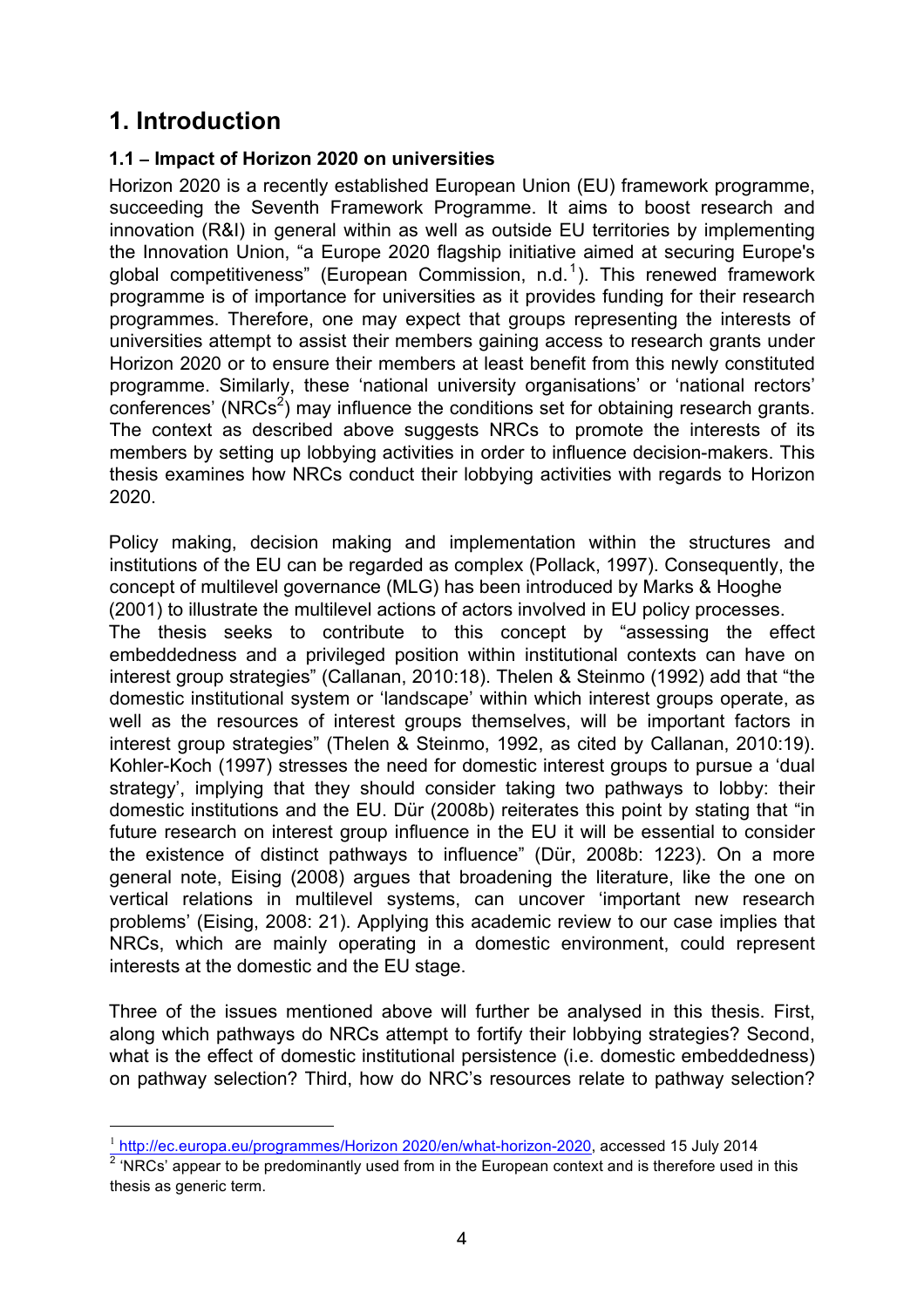Thus, NRCs could select EU and domestic actors to lobby at, but we consider their resources and domestic embeddedness as factors influencing this selection.

The structure of this thesis will be as follows. First, methodological issues and the institutional architecture of Horizon 2020 will be addressed, hence the factors which may influence pathway selection will be highlighted in a theoretical framework. Thirdly the thesis incites a discussion of the main findings, followed by a conclusion and – lastly – some words on what further research should focus on.

## **1.2 – Research questions**

As we attempt to unfold the pathways NRCs take to represent the interests of their members, the first research question of this thesis is:

*1. Along which pathways do national rectors' conferences fortify their lobbying activities in the context of Horizon 2020?* 

This question presents the dependent variable (pathway selection) and describes the actors relevant for NRCs when representing the interests of their members. Although multiple studies have tried to measure the exact influence of lobbying (e.g. Michalowitz, 1994), the reliability and validity of such studies expose dependency on case selection, measurement instruments and the appearance of spurious variables that, alongside the specific way(s) of lobbying, determine policy outcomes (Dür, 2008b). The first research question attempts to avoid this pitfall by examining the pathway selection instead of the degree of effectiveness. There might be a relation between pathway selection and the degree of effectiveness; however this relation does not fall under the scope of the research conducted in this thesis.

The second aim of this thesis is to clarify the influence of resource endowment and domestic embeddedness on pathway selection. Beyers (2002) argues that domestic institutional persistence could lead to different outcomes with regards to the employment of Euro-level lobbying strategies, i.e. selecting the EU pathway. Dür (2008a) states that resource endowment relates to the ability of successfully lobbying governmental or political actors. This relation can be modified to explore the possible effects of resource endowment on pathway selection, as sketched by Thelen & Steinmo (1992). Thus, the second research question examines the relation between resource endowment and domestic embeddedness (independent variable) on the one hand, and pathway selection (dependent variable) on the other.

#### *2. What are the effects of resource endowment and domestic embeddedness on pathway selection?*

Organisations relatively better endowed with certain resources, such as human and financial resources, would be able to select multiple pathways although there is no available empirical evidence which supports this *a priori* assumption. We assume that NRCs, as interest representatives of domestic universities, are well-embedded in their domestic institutional system. These universities operate nationally and are mainly dependent on their respective government in terms of funding, leading to the assumption that NRCs primarily lobby at domestic actors. As examined by Beyers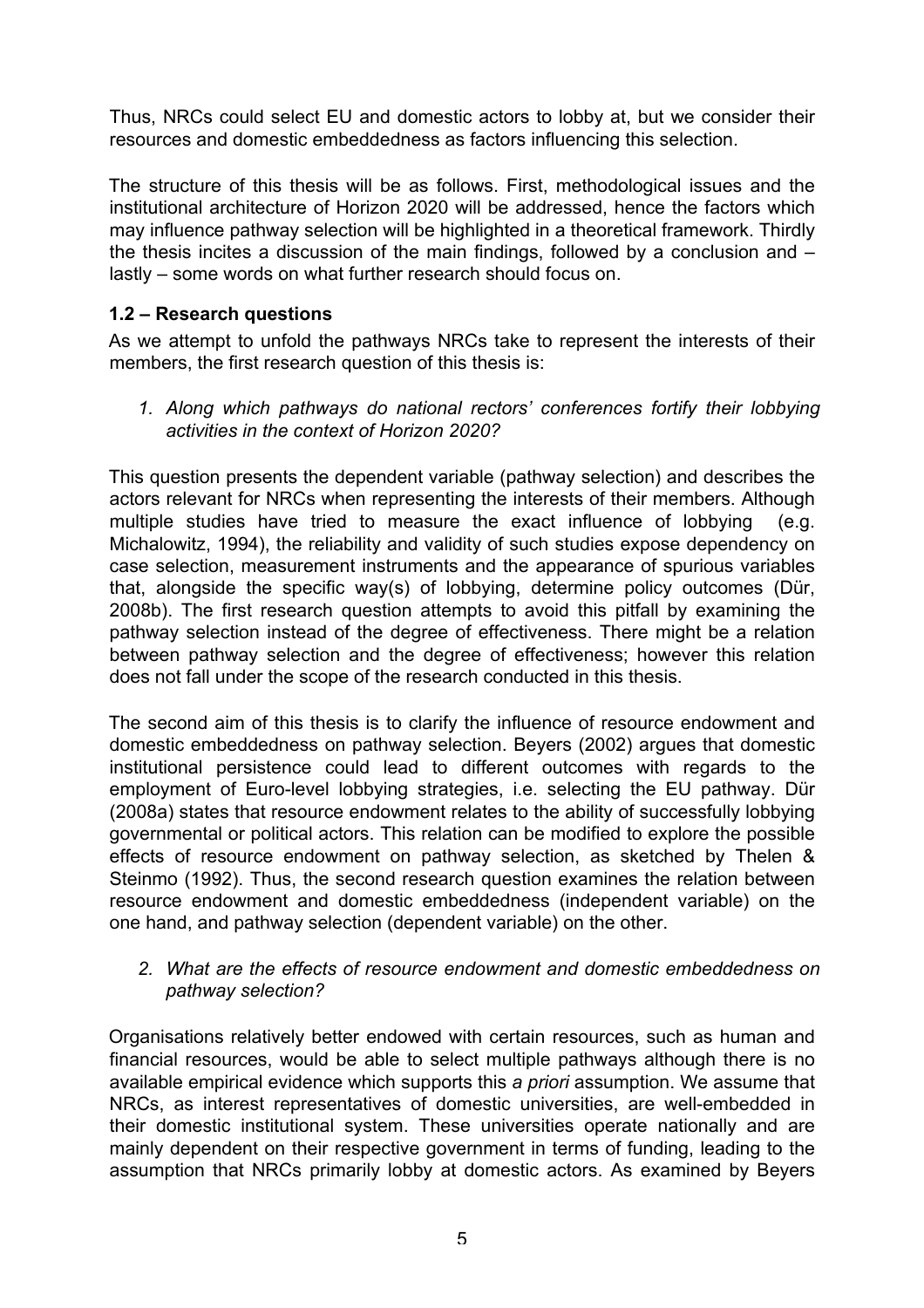(2002), the effect of domestic institutional persistence may have different implications for the selection of the EU pathway, as we will contemplate in the theoretical framework. Figure 1.1 presents the questioned relations.



*Figure 1.1: Variables and questioned relations (marked red)* 

## **1.3 – Horizon 2020**

The purpose of this section is to describe the institutional architecture of Horizon 2020, particularly its three pillars.

Horizon 2020 was formally established by Council regulation COM/2011/0809 (European Council, 2011) and serves as successor of the Seventh Framework Programme. It includes a budget of approximately 80 billion euro to boost research and innovation throughout the EU. This amount equals a 30% increase compared to its predecessor.

Horizon 2020 is part of Europe2020, a long-term strategy of the EU for sustainable development. This framework programme was established to implement the Innovation Union, one of the flagships of Europe2020 merging the previous Funding Programme for Research and Technological Development, the Competitiveness and Innovation Framework Programme and the European Institute of Innovation and Technology. Approximately 15 billion euro of the program is expected to be released in the 2014-2015 period. Public consultations were used to cover the necessary societal aspects of R&I.

International media coverage revealed growing national ambitions and competition among Member States in order to obtain as much funds as possible. Ireland, for example, hopes to raise 1.25 billion euro whereas approximately 950 million euro is required to achieve a break-even point with the country's total annual contribution to the EU (O'Carroll, 2014). The Dutch benefited during the Sixth Framework Programme already: each invested euro in EU R&I policies yielded 1,40 euro for R&I

purposes (Rijksoverheid, 2014). An ambitious goal has been set by Denmark as well. The country aims to raise its share from 2,36% to 2,5% under Horizon 2020, which equals two billion euro (Myklebust, 2013).

#### *Excellent Science*

Innovation and research priorities are set within three distinguished areas, Excellent Science, Industrial Leadership and Societal Challenges. The Excellent Science pillar aims "to reinforce and extend the excellence of the Union's science base and to consolidate the European Research Area in order to make the Union's R&I system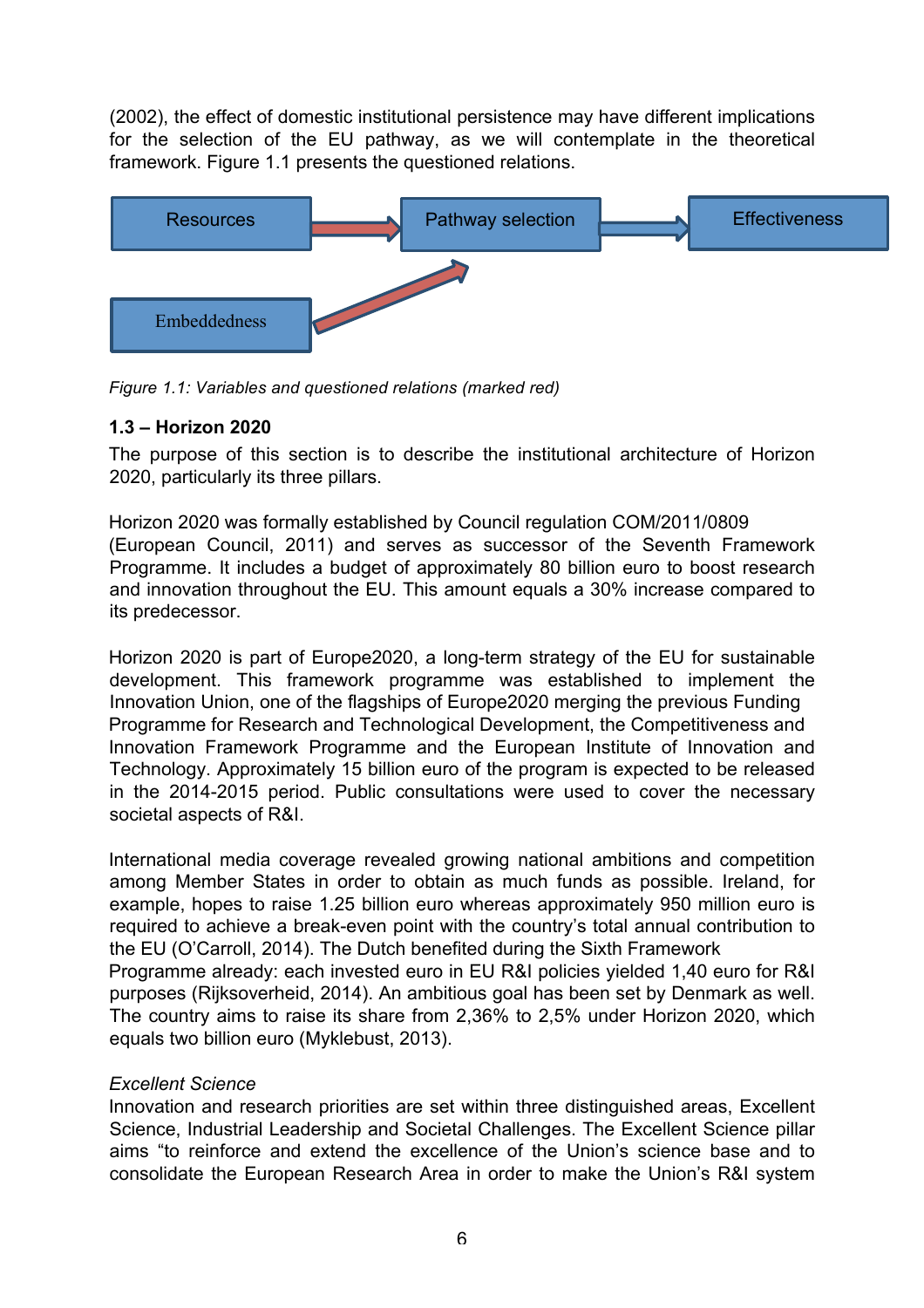more competitive on a global scale" (European Commission, n.d.<sup>2</sup>). More specifically, this pillar has four main objectives:

- 1. Flexible funding to individual research 'to promise the most promising avenues at the frontier of science.' The European Research Council provides this funding which equals a provisional amount of 13 million euro. Grants are categorised from 'starting' to 'advanced' and 'proof of concept' in which researchers could test the potential of their product on the market itself.
- 2. Future and emerging technologies (FETs) are expected to support collaborative and interdisciplinary research and accelerate development of 'high-risk ideas'. Three supplementing lines of action have been granted a budget of 2.6 million euro for the 2014-2020 period. FET Open is meant for new technologies for which conventional approaches have been applied to a limited extent. FET Proactive henceforth attempts to seek for researchers that wish to further investigate new ideas if they have been proven successful in the FET Open stage. The most ambitious line of FET is FET Flagships: 10year flagships including 10 billion euro to find joint forces and tackle technological challenges of today, such as simulating the functioning of the brain.
- 3. Research trainings on career development are offered by the Marie Skłodowska-Curie actions. These MSCA comprise a total budget of 6,2 million euro and specifically aims at cross-sectoral mobility with innovation as main engine behind new projects. The three MSCA projects include: support for Innovative Training Networks (ITNs), Individual Fellowships (IF) and cooperation through R&I Staff Exchanges (RISE).
- 4. Financial support to European Research Infrastructures, including einfrastructures, to connect national infrastructures and bolster the European Research Area. Transnational collaboration and integration of national infrastructures are complex and costly, according to the European Council (Commission, 2013).

## *Industrial Leadership*

l

The second pillar, Industrial Leadership attempts to approach European business, specifically small- and medium sized enterprises (SMEs). Although the Excellent Science pillar is essential for universities as it involves their researchers to a high extent, most technology-based universities are increasingly cooperating within the so called Triple Helix (Etzkowitz, 1993), the triangle of innovation in which governmental actors and businesses play pivotal roles. As a result, universities are likely to profit from subsidies for innovative start-ups as well. By focusing on SMEs, this pillar underpins three main aspects:

- 1. Leadership in Enabling and Industrial Technologies. Primarily focuses on improving competitiveness, creating jobs and supporting economic growth in general by means of PPS (public-private cooperation) and using rapidly developing ICT opportunities. Nano- and biotechnologies as well as technological developments for space programmes are considered.
- 2. Access to risk finance. Generally advises companies on how to be more attractive for financial institutions and private investors. Institutions as the

<sup>2</sup> http://ec.europa.eu/programmes/Horizon 2020/en/h2020-section/excellent-science, accessed 15 July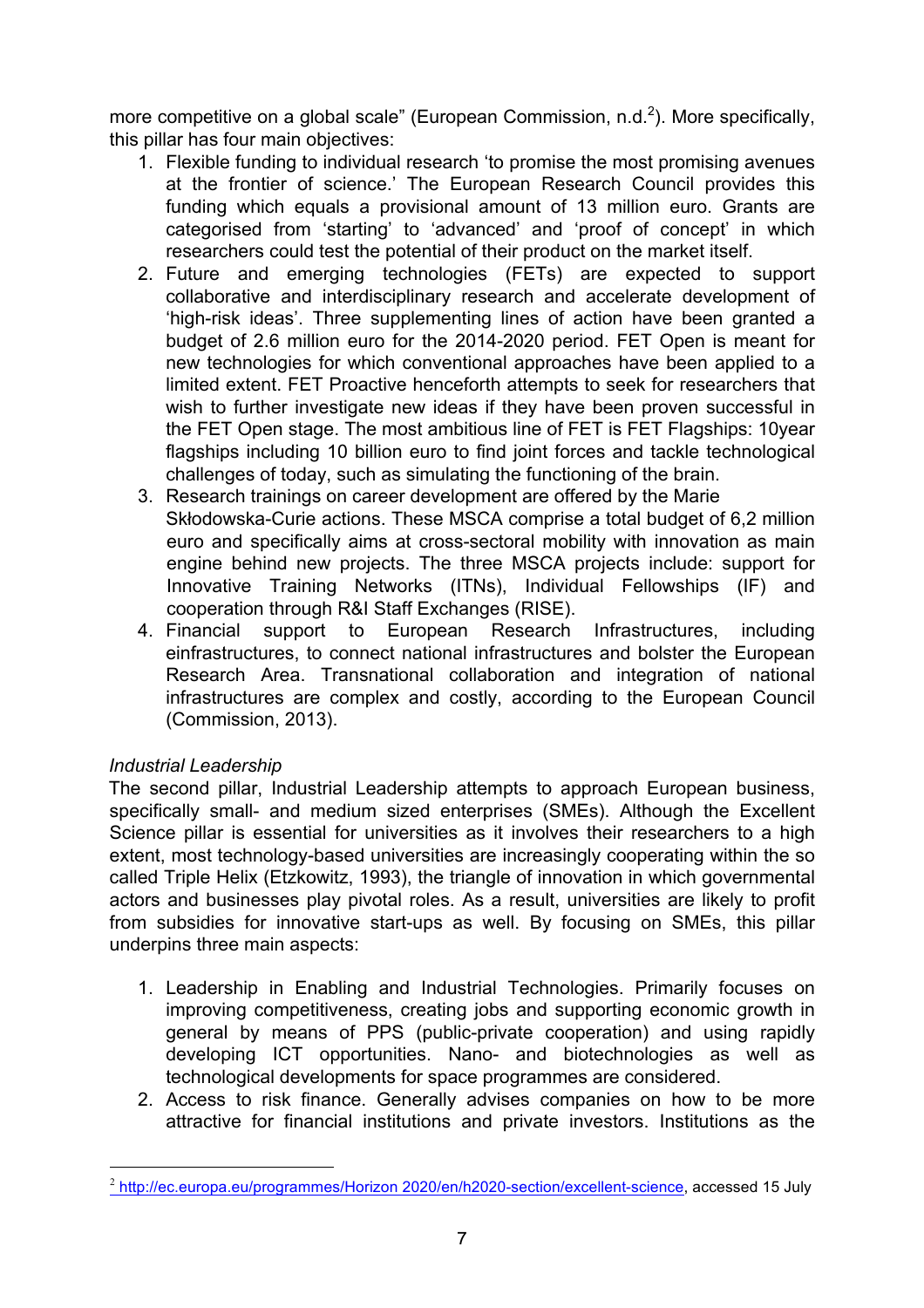European Investment Bank (EIB) as well as the European Investment Fund (EIF) serve as mediators and link companies to financial institutions.

3. Innovation in SMEs. This objective aims to bundle and further develop capacity of innovation management within SMEs. It relies on the SMEinstrument releasing innovation grants for businesses. It also financially supports other indirect forms of assistance to SMEs such as the Enterprise Europe Network and the EUREKA/Eurostarts Joint Programme Initiative.

#### *Societal Challenges*

The third pillar, Societal Challenges, tries to mitigate negative external effects of globalization, such as cross-border pollution, terrorism and dependency on natural resources. One of its priority areas is Health, Demography and Wellbeing. Here, maximizing efficiency and effectiveness by connecting national medical facilities and research by establishing and further developing EU wide programmes such as innovating new medicines or creating a platform for best-practice sharing regarding brain diseases. This procedure is more or less followed by other initiatives within Societal Challenges, such as food security, integrated transport systems and resource efficiency.

There is a certain connection visible among the three pillars. Whereas the basics of new technologies and products are being assisted within the Excellent Science pillar, involving researchers directly, SMEs serve as mediator between researchers and society by using new ideas and technologies to eventually develop new products for society. The third pillar connects different ranges of society, both cross-domestic and cross-sectional, in order to observe the impact of R&I. Then, the circle starts all over again with interdisciplinary research in general.

#### **1.4 – Research design**

#### *Case Selection*

Four NRCs will be analysed in this thesis: *Vereniging Samenwerking Nederlandse Universiteiten* (VSNU, The Netherlands), *Conferencia de Rectores de las* 

*Universidades Espanolas* (CRUE, Spain), *Universities Finland* (UNIFI, Finland) and *Vlaamse Interuniversitaire Raad* (VLIR, Flanders). The EUA maintains a member directory in which the above mentioned organisations are included as 'full collective member' in their respective countries. Although national contexts differ, we assume that their tasks and role as interest mediator of universities are the same. These four NRCs have been selected on the basis of geography, one of the analysed sub factors which is part of the resources factor. Would NRCs which are situated relatively far away from Brussels, be impeded to establish and maintain ties with EU actors? If so, CRUE and UNIFI would encounter more difficulties when selecting the EU pathway, whereas the geographical situation of VSNU and VLIR offers advantages.

Time constraints are the most important reason why only four NRCs have been selected to analyse in this case study. Another reason concerns the availability of NRCs: not all approached NRCs have been able to schedule an interview, either in person or by phone, and some did not provide answers to the interview protocol. Geographical constraints also played a role: the interview with UNIFI was conducted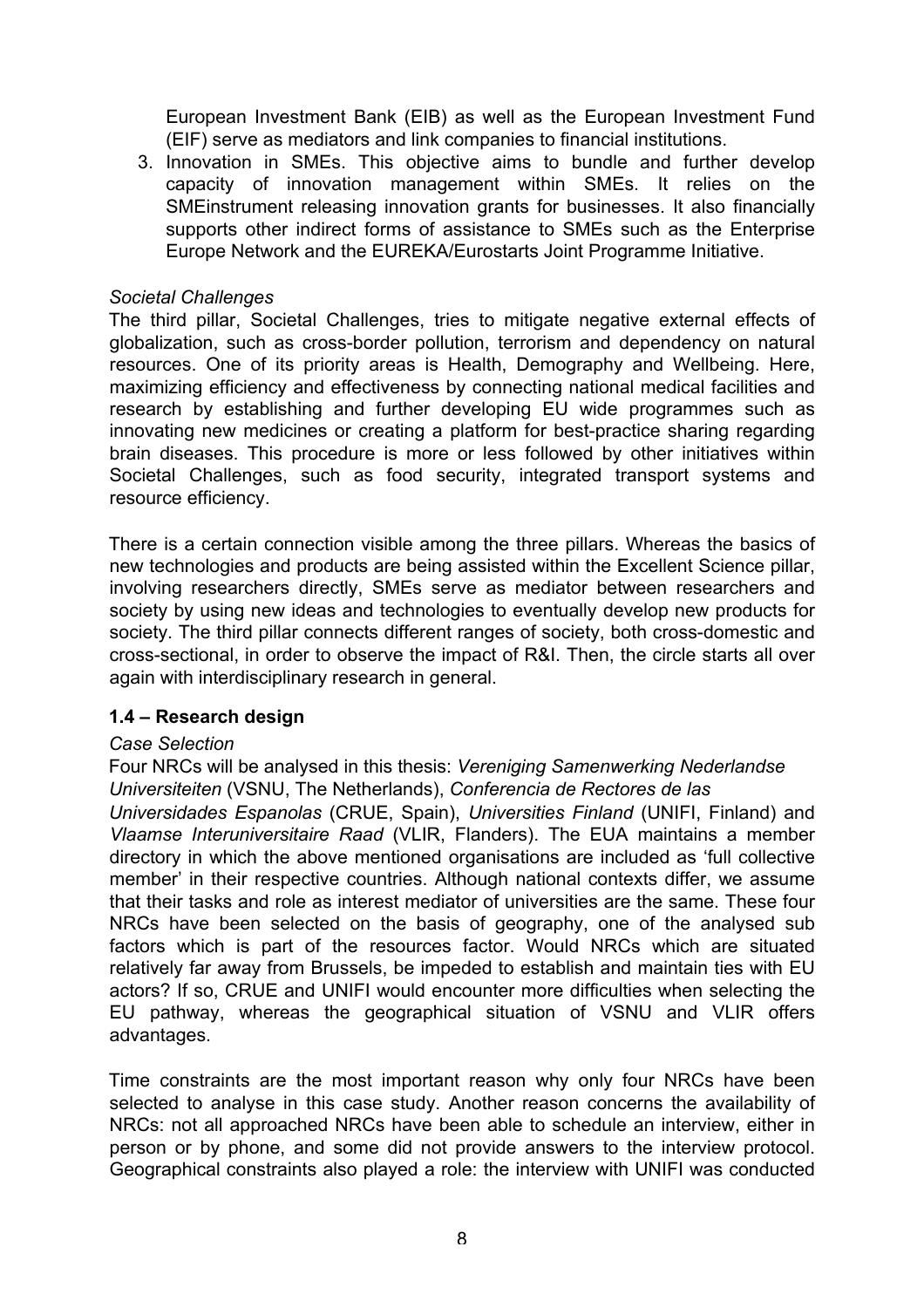by phone and time constraints did not allow for scheduling an interview with the representative of CRUE.

Whereas the application of different observation methods weakens the validity of the research, the relatively small number of cases (N=4) could jeopardize the reliability of the results as well. Ideally, all full collective EUA members (N=34) would have been subject of study. However the time period in which research has been conducted, together with the semi-structured interview method to effectively obtain data, did not allow for analysing 34 units.

#### *Data collection*

l

A cross-sectional research design will be used to analyse and compare the four selected NRCs. Data collection takes place by employing two instruments. First, the thesis relies on document analysis: documents of the European Commission (n.d.<sup>3</sup>) were used to describe the institutional architecture of Horizon 2020 whereas the resource determinant (Dür, 2008a) and the theory of embeddedness (Beyers, 2002: Callanan, 2010) will be applied to describe and elaborate the factors that could influence the pathway choice of NRCs. These factors, together constituting the independent variable, will be measured by a second instrument: semi-structured interviews.

The interview protocol (see Appendix 1) systematically measures the relation between the variables by measuring qualitative (e.g. organisational structure, decision-makers) as well as quantitative (e.g. amount of funding available, distance to Brussels) factors. Asking questions in addition to the initial interview protocol, a technique also referred to as 'probing', allows for gathering more information and is part of the interview as well. Therefore, the results obtained from CRUE were derived from a method which looks like a survey, rather than a semi-structured interview. The other cases have proven that more information can be processed in semi-structured interviews. Table 1.1 provides an overview of the data collection methods, categorised per NRC.

| <b>NRC</b>   | Date         | Method                               |
|--------------|--------------|--------------------------------------|
| <b>VSNU</b>  | 8 May 2014   | Semi-structured interview            |
| <b>UNIFI</b> | 20 May 2014  | Semi-structured interview<br>(phone) |
| <b>VLIR</b>  | 19 June 2014 | Semi-structured interview            |
| <b>CRUE</b>  | 4 July 2014  | Survey (e-mail)                      |

*Table 1.1: Dates and methods of data collection, categorised per NRC*

<sup>3</sup> http://ec.europa.eu/programmes/Horizon 2020/en/what-horizon-2020, accessed 15 July 2014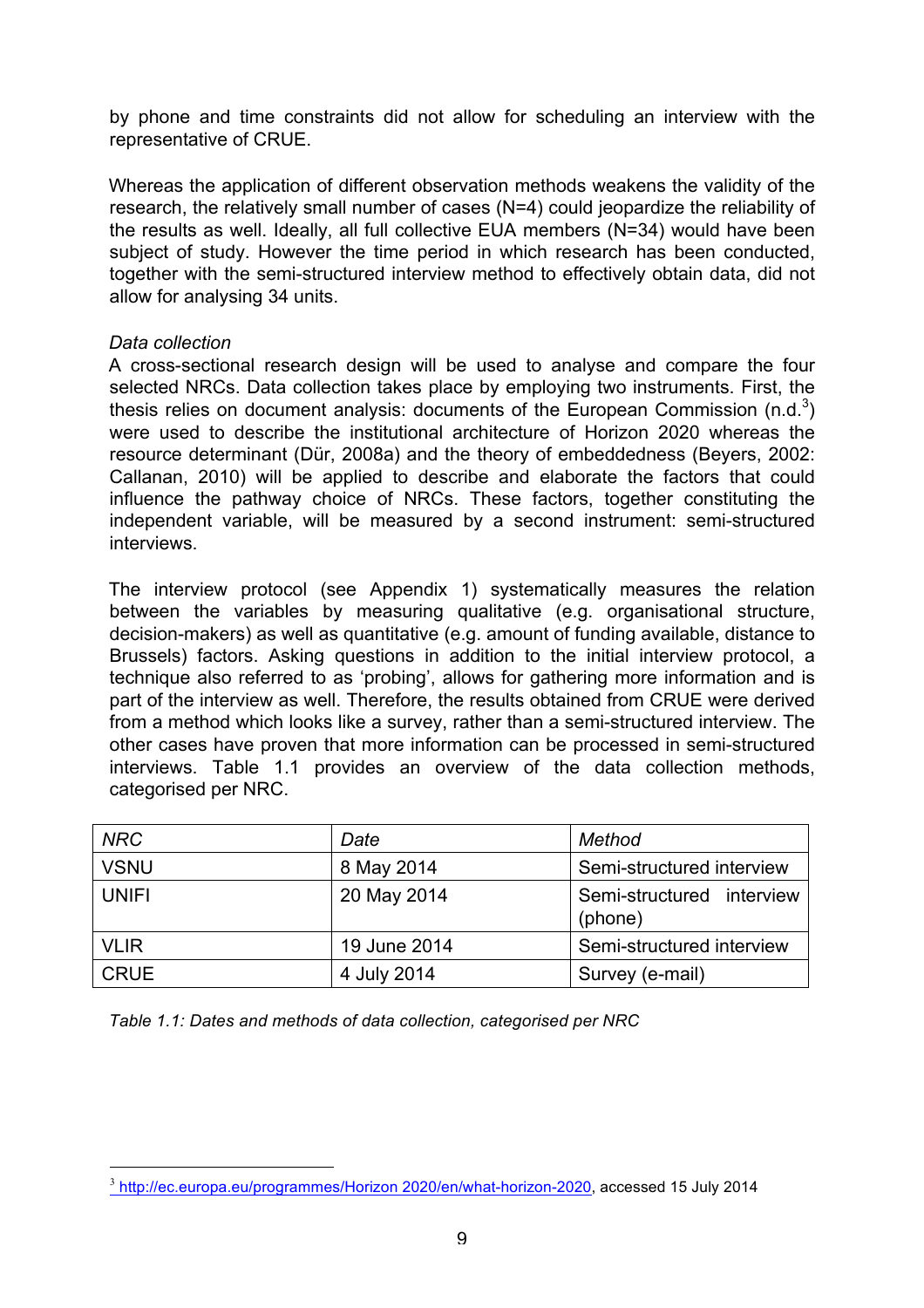## **2. Theoretical framework**

This chapter describes the factors which play a role when selecting a pathway, according to the theory. Respectively *resource endowment* (Dür, 2008a) and *embeddedness* (Beyers, 2002) will be highlighted in Sections 2.2 and 2.3. Section 2.4 concludes with the question how these theories could be applied to the research questions of this thesis.

### **2.1 – Resource determinant**

In his article *Interest Groups in the EU: how powerful are they?* Dür (2008a) sets out the prerequisites for interest groups to successfully influence policy-makers on the EU level. He defines four clusters of determinants: interest group resources, political institutions, strategies and issue characteristics. The *interest group resource determinant* will be analysed in the paragraph hereafter, bearing in mind that all determinants initially concern the degree of influence instead of pathway selection, which will be discussed later*.* This resource determinant consists of 'endowment with resources' and 'group characteristics'.

The other determinants play a role in this thesis as well, but will not be analysed. The institutional architecture of Horizon 2020, the *issue characteristics* in this thesis, has been outlined in Section 1.3*.* This cluster is closely related to *political institutions*, as the analysed policy field determines which decision-making procedure is used in the EU. Horizon 2020 falls within the regulatory scope of the EU institutions, but its implementation takes place on domestic levels, as outlined before. The *strategies* of interest groups are not directly analysed. However, defining lobbying targets and selecting pathways to lobby at are important prerequisites prior to setting up lobbying strategies. These prerequisites are will further be analysed in this thesis.

*Endowment with resources* is frequently being associated with the degree of influence an organisation exerts when lobbying governmental or political actors (Gerber, 1999; Hall & Deardorff, 2006). In the determinant of Dür (2008a) the term 'resources' includes: money, legitimacy, political support, knowledge, expertise and information. Financially supporting campaigns of distinctive politicians or having the possibility of hiring professional lobby agencies illustrate the impact money has on influencing political actors. Legitimacy could be 'conveyed' to policy-makers, especially in case they are not elected such as EC officials. Politically supporting candidates who are seeking office, entails the possibility for interest groups to push standpoints for a particular direction if the potential re-elected candidate wishes to maintain this support. Knowledge, expertise and information are "most important" (Dür, 2008a: 1214) since this factor facilitates policy-makers in their tasks (Crombez, 2002). Possessing information about policy results or knowledge about implementation effects are instruments which could be employed when conducting lobbying activities. It is expected that not all interest groups are equally endowed with resources leading to different expectations about the degree of influence these groups are able to exert.

*Characteristics of the interest groups* affect the *resource endowment*, according to Dür (2008a). These characteristics include: type of membership, size, the internal organisation and the geographical concentration of membership. To start with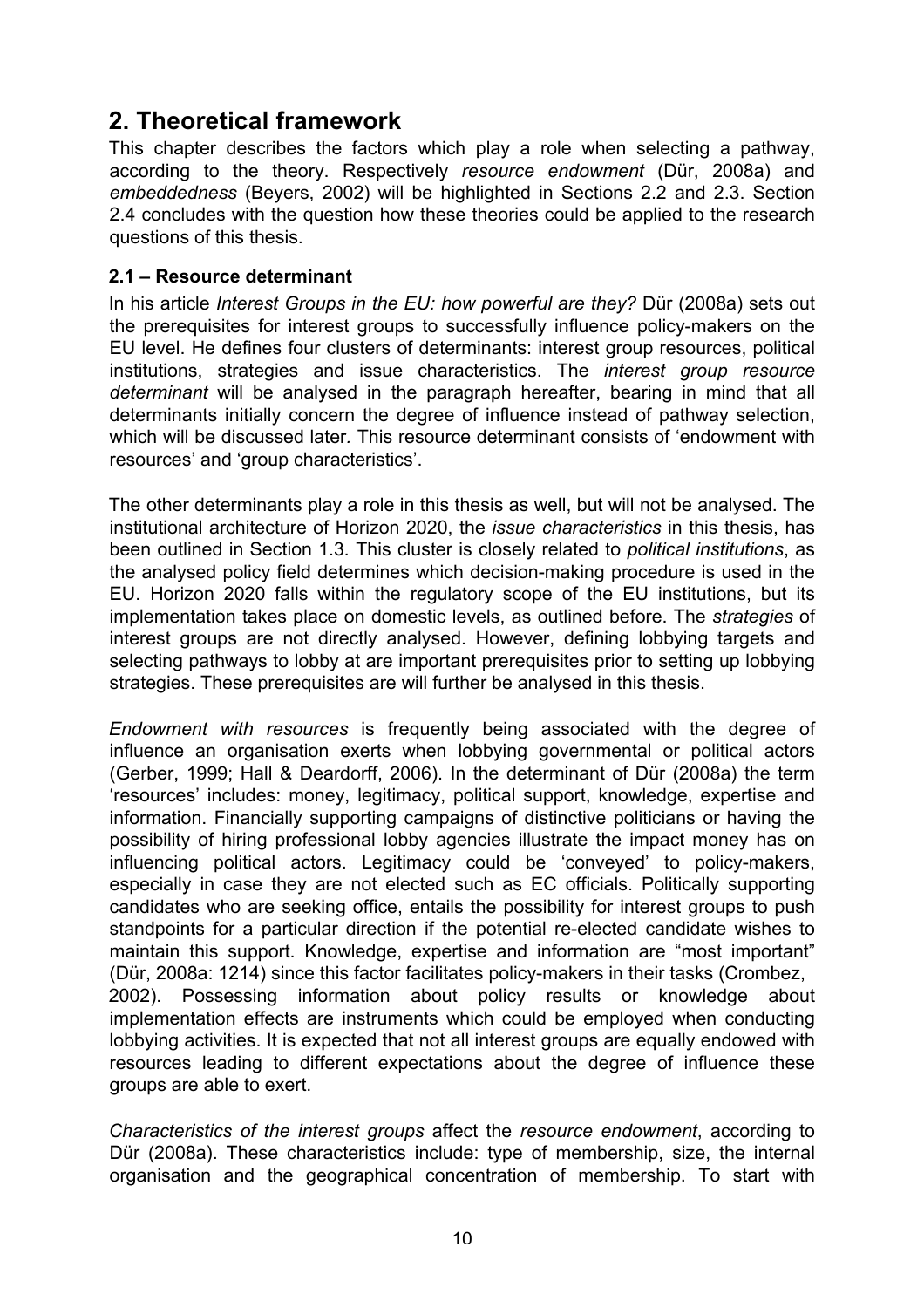membership, Gerber (1999) states interest groups including firms, such as the European Round Table of Industrialists, have more chance to mobilise personnel resources than interest groups consisting of individuals. Interest groups with a large member directory could easier convey legitimacy than smaller ones (Dür, 2008a), thereby connecting the resource 'size' with characteristic 'legitimacy'. The internal organisation is regarded as a dichotomous sub factor of interest group resources (Beyers, 2002) as groups dealing with multiple decision-makers encounter more difficulties when constituting common standpoints than those having a strong hierarchy. The geographical concentration of membership tends to ambiguously relate to influence. On the one hand, geographically dispersed interests, as in the case of European University Organisation (EUA), may find it easy to approach multiple actors and spread its influence over a wide area. On the other hand, concentrated interests could overcome collective actions problems and provide public goods more easily than dispersed interests (Dür, 2008a). Figure 2.1 provides an overview of the group characteristics and resources that constitute the interest group resource determinant.



*Figure 2.1: Interest group resource determinant including sub factors (Dür, 2008a)* 

## **2.3 – Embeddedness**

The degree of embeddedness in domestic institutional systems, also referred to as the degree of domestic institutional persistence or simply domestic embeddedness, impacts on the ability to select the EU pathway (Beyers, 2002). The logic of NRCs pursuing their interests at the domestic stage has been explain before, but the effect of this domestic embeddedness on the selection of the EU pathway can be twofold, as we will contemplate later in this section. Examining this effect complements Dür's (2008a) resource determinant by adding another factor which influences pathway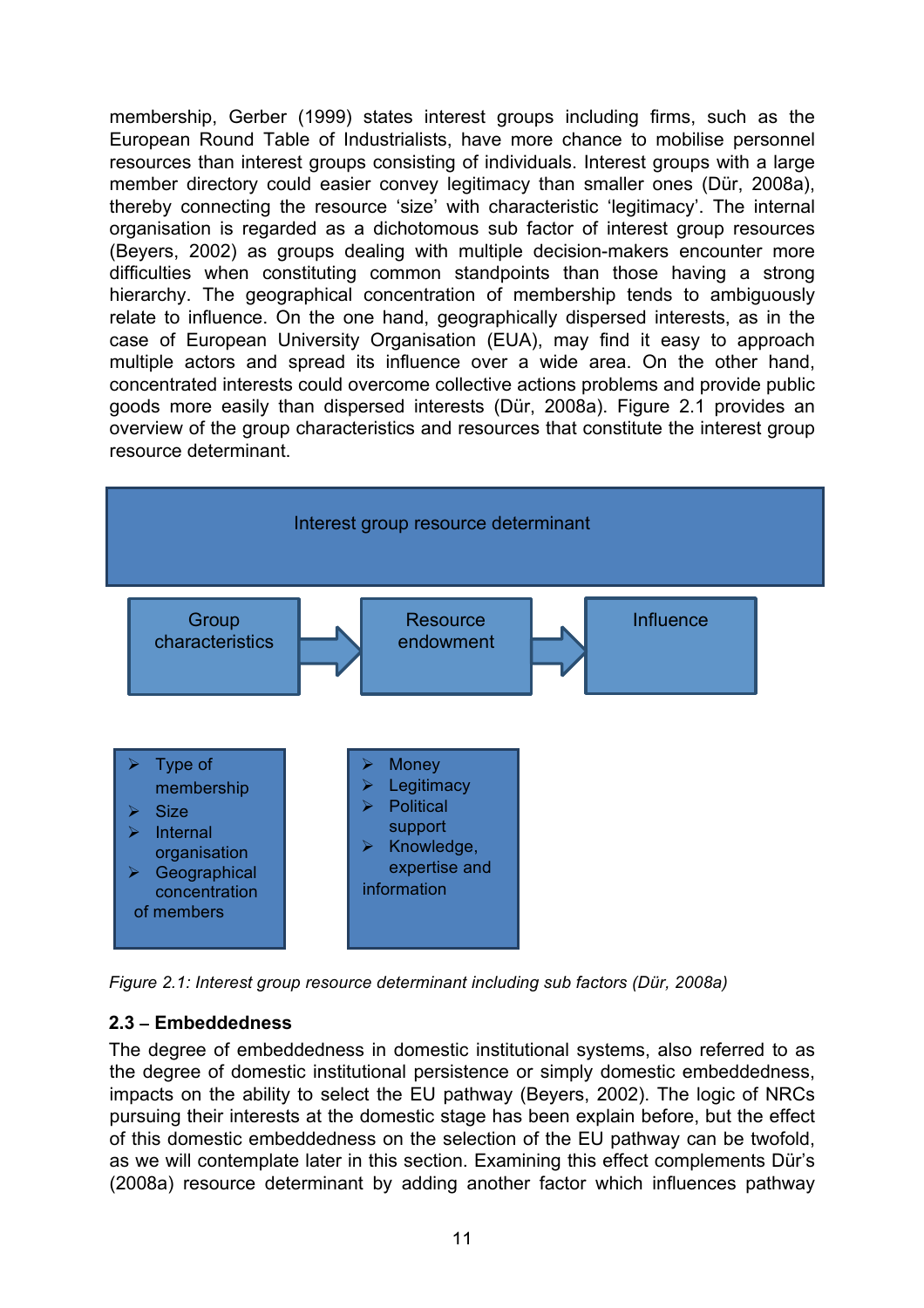selection. As argued by Beyers (2002) and further examined by Callanan (2010) in *EU decision-making: reinforcing interest group relationships with domestic governments*? domestic embeddedness either supports or impedes the selection of the EU pathway. Table 2.1 presents a number of hypotheses on the issue of embeddedness.

Beyers (2002) develops four hypotheses to illustrate the interaction between interest groups and their domestic government, and the implications of this for selecting the EU pathway (see Table 2.1). The 'positive persistence' hypothesis (1) states that embeddedness in domestic networks enlarges chances of gaining access to EU institutions, for example because domestic officials take part in working groups of the Council. These officials could provide strategic information about distinctive actions, thereby assisting domestic interest groups to accede the EU level. The 'negative persistence' hypothesis (2) is in line with the second view produced by Callanan (2010) and assumes interest groups remain active on the domestic level because "(…) domestic actors have historically relied upon domestic public actors" (Beyers, 2002: 594). Hypotheses 3 and 4 assume actors have no domestic access at all.

| Actors' network strategies,<br>seeking access to Europe | <b>Extensive European</b><br>network strategies                                                        | Limited European network<br>strategies                                                                                      |
|---------------------------------------------------------|--------------------------------------------------------------------------------------------------------|-----------------------------------------------------------------------------------------------------------------------------|
| Domestic access                                         | 1. Actors' domestic<br>access relates to<br>tan extensive<br>deployment of<br>Euro-level<br>networks   | 2. Actors stay where<br>they are, their<br>European efforts are<br>inhibited by<br>domestic<br>institutional<br>persistence |
|                                                         |                                                                                                        |                                                                                                                             |
|                                                         | <b>Positive Persistence</b><br><b>Hypothesis</b>                                                       | <b>Negative Persistence</b><br><b>Hypothesis</b>                                                                            |
| No domestic access                                      | 3. Actors seek to<br>compensate at the<br>European level (i.e.<br>the so-called<br>'boomerang effect') | 4. Actors stay largely<br>disconnected                                                                                      |

*Table 2.1: Hypotheses on seeking and gaining access (Beyers, 2002: 594)* 

*Hypothesis 1)* EU decision-making offers new opportunities for domestic interest groups. Highlighting the policy area of R&I, which is our 'area of analysis', policies within Horizon 2020 are initiated by the EC and demand agreement from both European Parliament (EP) and the Council. In fact, this ordinary legislative procedure as it is called, allows for 'venue shopping': selecting various actors within the EU pathway to get what you want. However, since the EU is regarded as additional actor,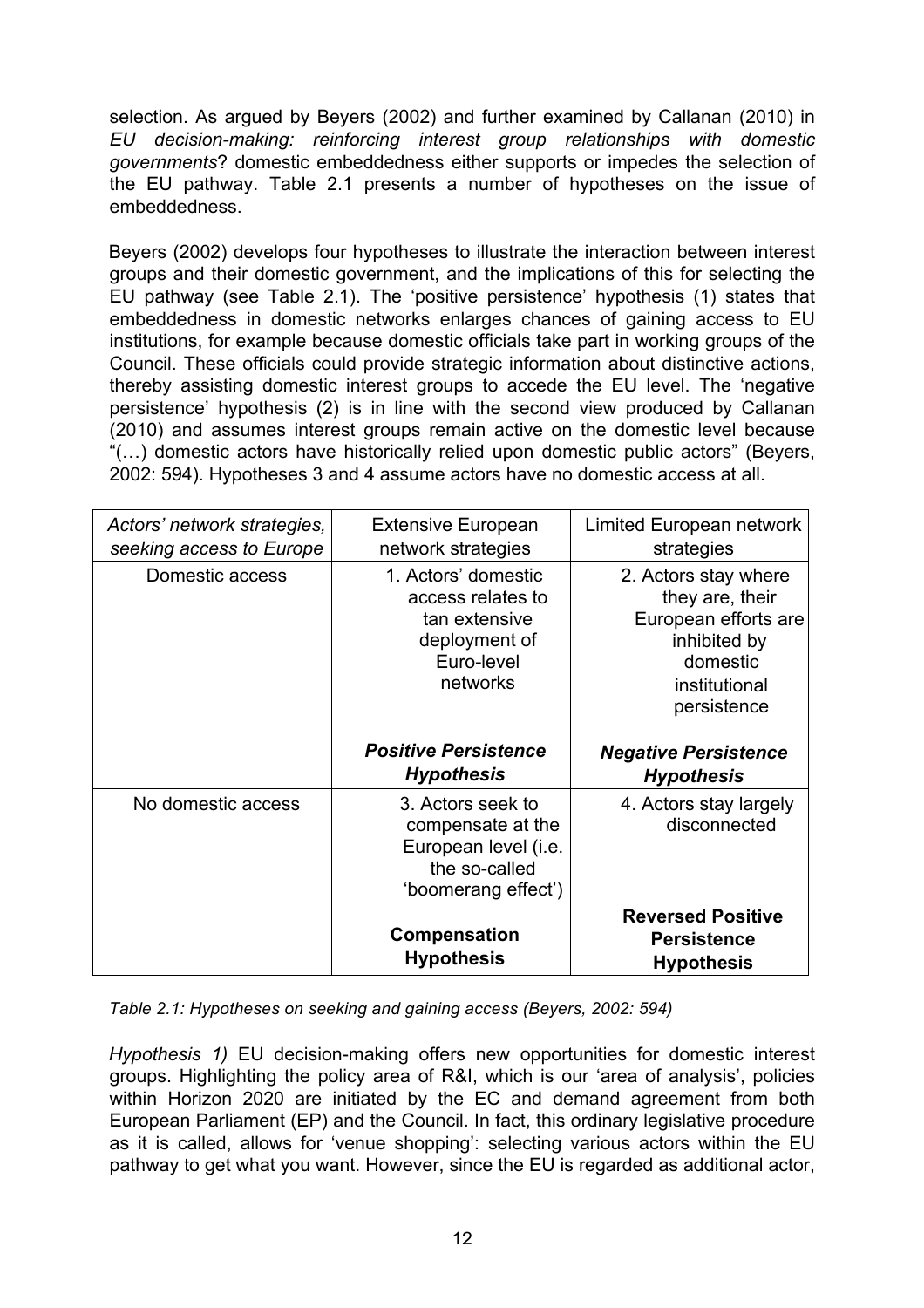domestic government remains of importance. Callanan (2010: 18) argues that "interest groups adapt their strategies according to the receptiveness of different points in the opportunity structure at EU and domestic levels to their views." Applying this to the thesis, Brussels based umbrella organisations which represent the interests of domestic members, such as the EUA, fall under the scope of view 1 as well.

*Hypothesis 2)* Domestic embeddedness impedes access at the EU stage. Greenwood & Ronit (1994) argue that domestic governments remain the most important pathway to approach, also with regards to EU policies. Eising (2008) provides different reasons for this attitude: in terms of the policy circle, many EU policies are prepared on the domestic level, transposition of EU directives into domestic laws is a process which frequently takes place and implementation of EU policies has its impact on domestic societies and policy-makers. This view is supported by Kohler-Koch (1994) who argues that domestic institutional norms play a role when pursuing interest at the EU level.

Thus, the first view indicates the EU as new venue to lobby and considers the domestic embeddedness as irrelevant or at least not impeding the access of domestic interest groups at the EU level. Callanan (2010:19) regards the second view as domestic interest groups with "long-standing, well-established interactions with domestic governments" or those that have "a privileged institutional access at the domestic level" as organisations that suffer from such interactions as they impede the development of EU level strategies.

## **2.4 – Pathways**

This section outlines the dependent variable of this thesis, the pathways NRCs could take in the European multilevel system. They are presented in Figure 2.2.



*Figure 2.2: Interactions in the European multilevel system in the case of NRCs (derived from Beyers, 2002)* 

## *1) EU directly*

This pathway suggests that NRCs directly approach actors within the EU institutions. Decision-makers and policy-makers (Council, European Commission and European Parliament) or politicians (European Parliament) are most likely to be lobbied. Given the fact that grant procurement within the Horizon 2020 frame as well as other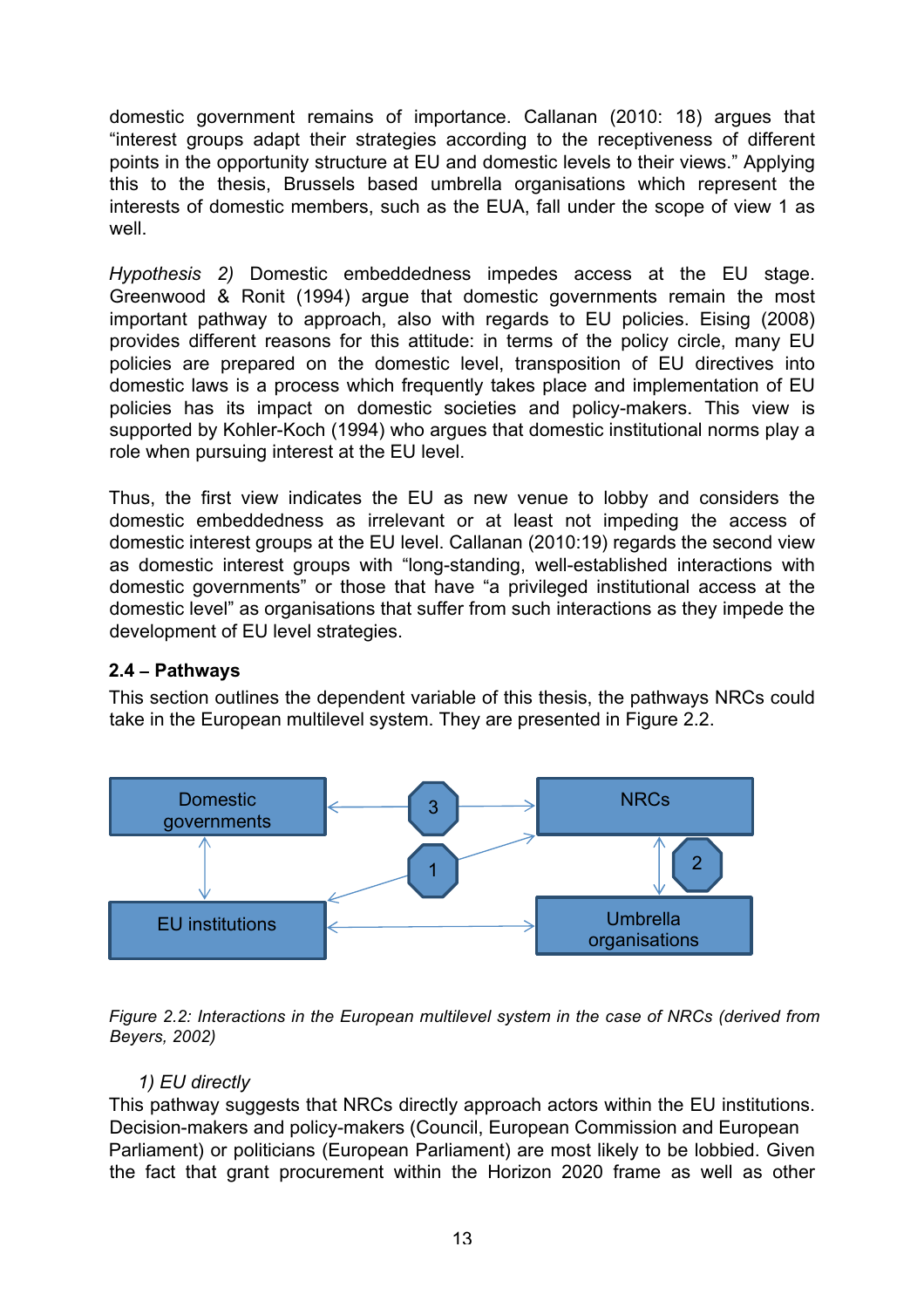policies linked to R&I are to be decided upon in Brussels, lobbying the EU directly grants lobbyists a comfortable seat amidst influenceable actors. Nevertheless, financial resources and distance are important factors to consider when thinking of lobbying the EU directly. Approaching EU actors and maintaining contact takes financial resources, particularly if the NRC is situated far from Brussels.

#### *2) EU indirectly*

Brussels based umbrella organisations offer chances to grasp the latest developments in the world of R&I on the EU level. Attending meetings of the European University Association (EUA), of which all European NRCs are member, could be a possibility to network in Brussels without accessing the EU directly. Being a member of such umbrella organisations suggests that organisations know what activities take place, but their effectiveness in terms of lobbying may be questioned. Representing over 800 organisations in over 50 countries, such as the EUA, may boost legitimacy as resource, but makes it almost impossible to lobby for one organisation or country even if it is presumed that the EUA is well-connected with the policy-specific EU actors. Membership of the EU enables NRCs to gain policy updates, but its effectiveness with regards to specific lobby actions is questionable.

### *3) Domestic indirectly*

This pathway suggests NRCs to maintain contacts with domestic actors, such as ministries and politicians in domestic parliaments in order to influence events on the EU level. The Council has to confirm new policies in the Horizon 2020 framework, together with the European Parliament. This implies that preparatory Council meetings on the domestic stage could be used by NRCs to indirectly exert influence on Horizon 2020 policies. Being embedded in domestic institutional systems thus allows for indirectly lobbying for EU policies, as long as domestic governments are granted competencies to express or enforce their opinion in the decision-making process.

#### **2.5 – Operationalisation of resource sub factors**

The previous sections described and explained the relevance of the independent variable, which includes the resource factor and the embeddedness factor This section attempts to modify multiple sub factors of Dür's (2008a) determinant cluster of interest group resources, including *group characteristics* and *resource endowment*, so that the resource factor be measured in relation to the dependent variable of pathway selection. Additionally, some sub factors are difficult to measure and compare, partly due to the fact that the initial determinant connects resources with the degree of influence, instead of pathway selection.

*Group characteristics* include the following sub factors: type of membership, size, internal organisation and geographical concentration of members (see Figure 2.1). The membership directory of NRCs includes universities merely and these members mainly act by unanimity as we will see later. Also, all members of the analysed NRCs are 'full individual member' of the EUA, so there is no reason to assume different membership categories exist among the members of NRCs. Therefore, the membership sub factor can not be applied to NRCs. Size, in terms of the number of members (HEIs) as stated by Dür (2008a), is a sub factor which can be applied to the pathway selection. Are NRCs with relatively more members likely to select both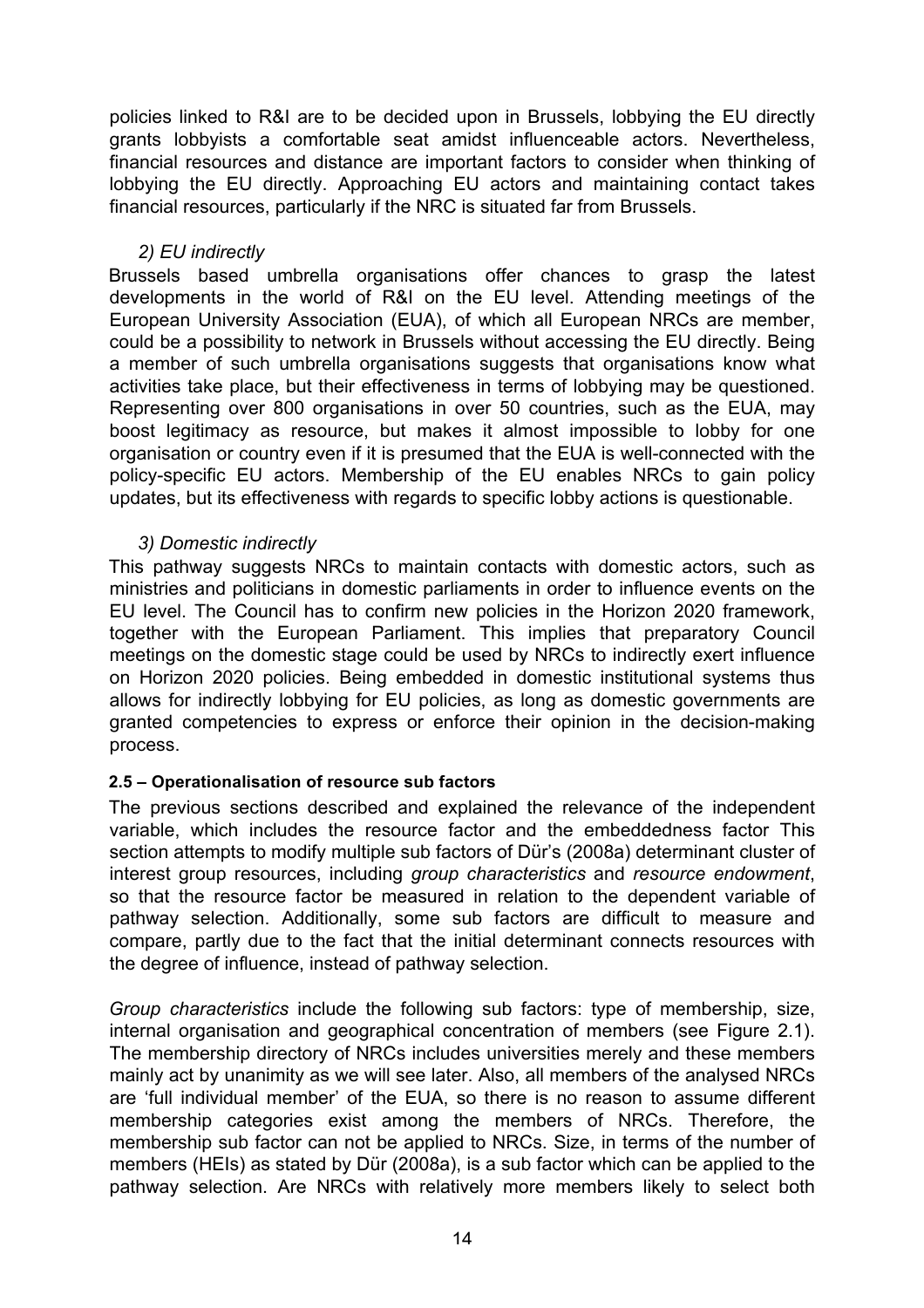pathways? In addition, one could question the impact of human resources. It might be that those relatively better endowed with human resources are able to select the EU pathway. The internal organisation, whose decisions are made in a strong hierarchy or by multiple actors as dichotomised by Dür (2008a), can be operationalised. The number of actors deciding on lobbying strategies explains whether decisions are taking hierarchically or not. Possible actors include the Board, the members and the Secretariat itself. Are NRCs with relatively more decisionmakers involved less likely to select the EU pathway than those with a rather hierarchical decision-making structure? It might be that some universities are overrepresented in NRCs meaning that their actions have a relatively large impact on actions of the NRC than others, but this dynamic has not been measured in the interviews. Assessing the effect of geographical concentration is difficult, since the members of NRCs mainly operate domestically and they rely on domestic funding as well. However, it is still possible to incorporate this sub factor in our research by looking at the physical distance of the NRC headquarters to Brussels. This allows us not only to measure this factor, but also enables to draw comparisons between the organisations and partly assesses the difficulty to select the EU pathway.

The *resource endowment* sub factors include: money, legitimacy, political support and knowledge, expertise and information (KEI). Money largely determines which activities can be undertaken, so we question if NRCs relatively better endowed with financial resources are able to select both pathways. Legitimacy can be conveyed by interest groups to their targeted actor. Dür (2008a) argues that size of the membership directory indicates the degree of legitimacy. This indication implies that legitimacy as individual sub factor is irrelevant to apply anymore. Politically supporting candidates in elections is highly risky as it deteriorates the NRC's function as representative of members with possibly different views. For the sake of our new determinant we presume publicly supporting party members does not take place meaning we will not take this sub factor into account. KEI are highly important factors as mentioned by Dür (2008a) but appear to be immeasurable as we do not exactly know when and exactly which KEI is being exchanged nor do we know which KEI is relevant for obtaining influence. It is consequently impossible to compare NRCs and assess their KEI actions. Studying the discourses of interest group targets could have resolved this issue, but time constraints did not allow for that. Figure 2.3 presents Dür's resource determinant (2008a) again, but now indicating which factors are appropriate for operationalisation.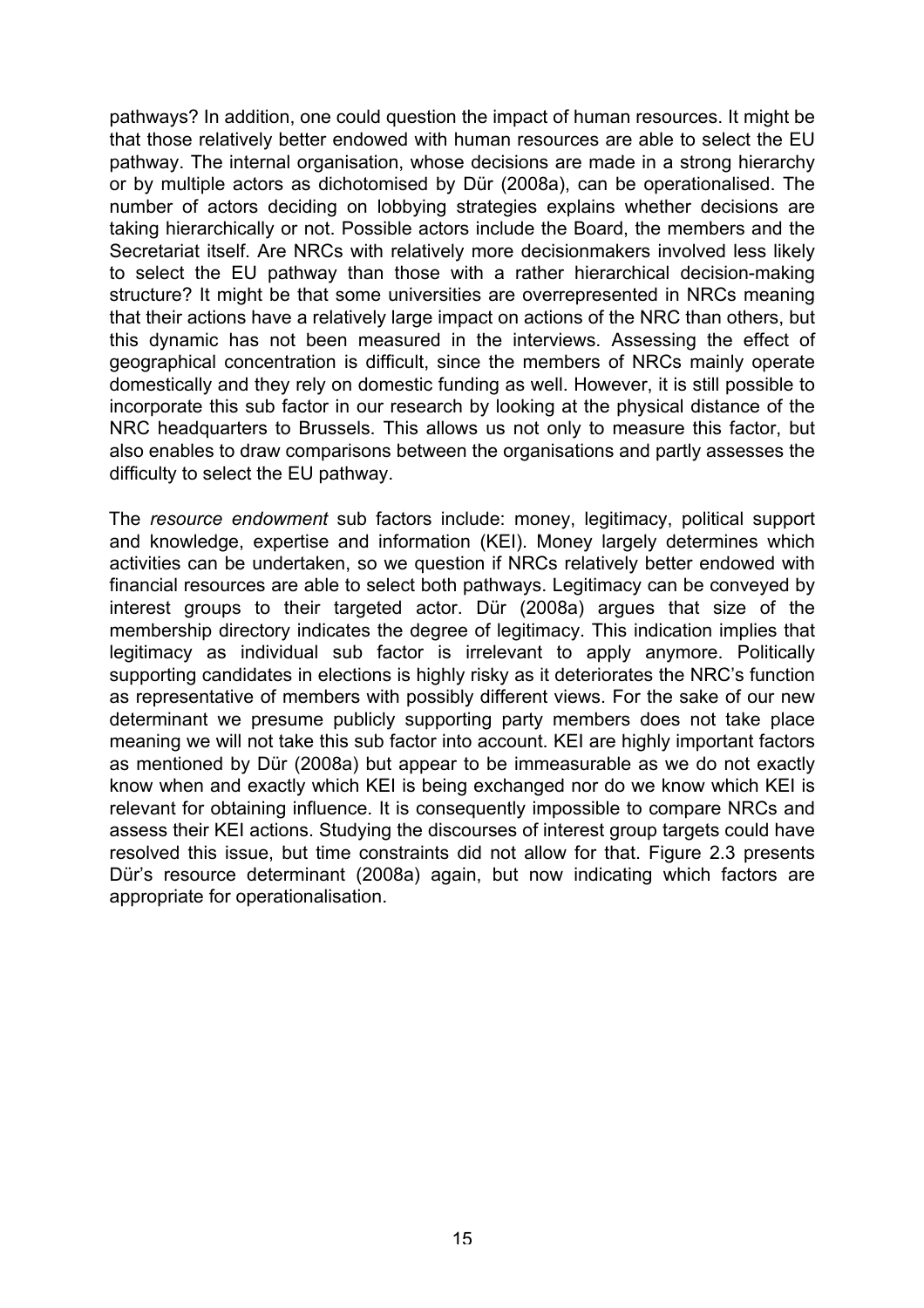

*Figure 2.3: Interest group resource determinant (Dür: 2008a), indicating measurable sub factors and dependent variable* 

Although Dür (2008a) explained why *group characteristics* determine *resource endowment*, the particular operationalisation of their sub factors is unlikely to yield the same relation. The process of crossing out or combining factors leads to a situation in which the measurable *group characteristics* (size, internal organisation and geographical location) barely determine the remaining *resource endowment* factor: money. As the initial cluster of determinants (*group characteristics + resource endowment = interest group resources*) ends up with the same factors determining influence, there is no need to combine characteristics and resources. In other words, although the relation between *group characteristics* and *resource endowment* does not exist anymore, the remaining factors in general still (partly) determine influence, regardless whether they fall under the scope of either *characteristics* or *resources*. This is also the reason why the *resource determinant* is mentioned as one of the two *factors* influencing pathway selection and their measurable attributes (money, size, etc) are been referred to as *sub factors*, instead of group characteristics and resource endowment.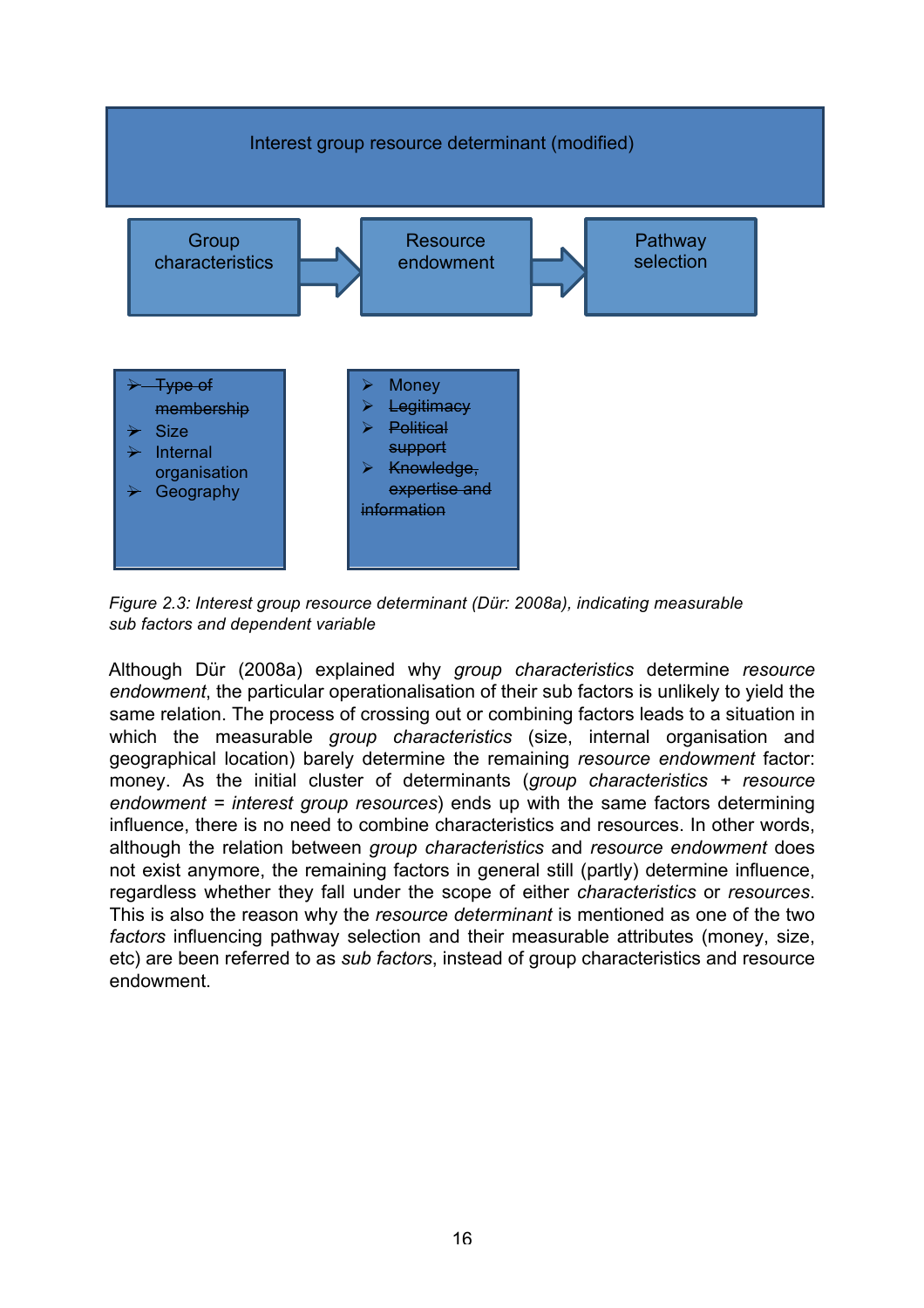### **2.6 – Overview**

Now we have ensured the independent variable can be measured, the remaining question is: how? The interview protocol has been addressed in the sections on methodology already. Table 2.1 presents the final sub factors which constitute the independent variable, their conceptualisation and includes the questions measuring these (operationalisation).

| <b>Factor</b>       | (Sub factors)           | <b>Operationalisation</b>                                                              |
|---------------------|-------------------------|----------------------------------------------------------------------------------------|
| <b>Embeddedness</b> |                         | Influence of domestic<br>government<br><sub>on</sub><br>selecting EU pathway           |
| <b>Resources</b>    | - Size                  | Number of members +<br>number of employees<br>with<br>concerned<br>lobbying activities |
|                     | - Internal organisation | Number of<br>actors<br>involved<br>in<br>decisionmaking<br>procedures                  |
|                     | - Geographical location | Physical distance from<br>NRC headquarters to<br><b>Brussels</b>                       |
|                     | - Financial resources   | Number of financial<br>resources available in<br>general (in euro)                     |

*Table 2.2: Independent variable including factors and operationalisation of sub-factors (see Appendix 1 as well)*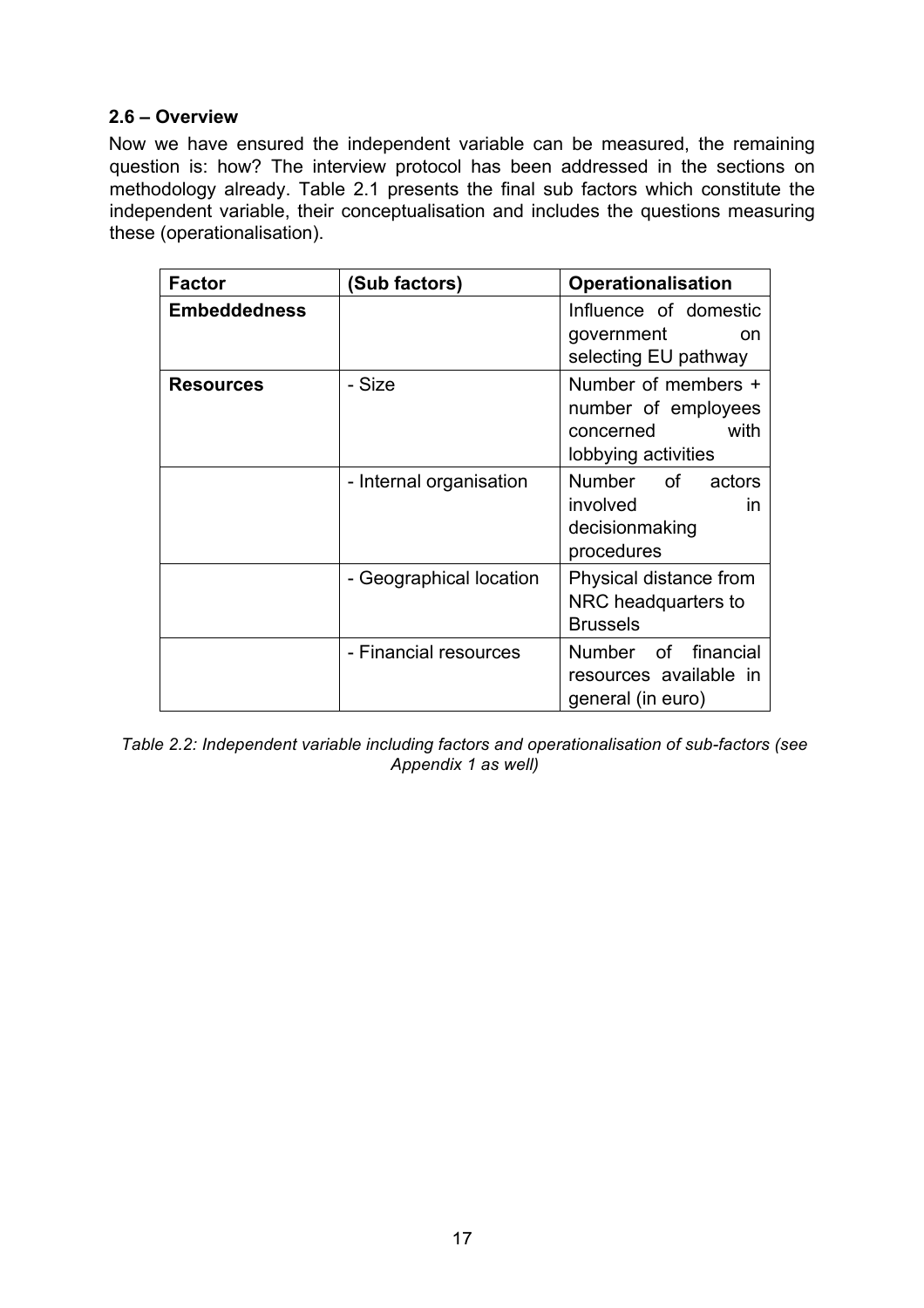## **3. Main findings**

This chapter presents the main findings derived from interviews conducted with the spokespersons of selected NRCs. We will first outline their situations, categorised per factor and pathway(s) selected, followed by additionally obtained information. Subsequently, two tables have been erected: the first table compares the NRCs with regards to the independent variable of this research: resources and embeddedness. The second compares NRCs in terms of pathway selection. Having outlined domestic situations and presented them schematically, the thesis provides a conclusion in which the theoretical reality sketched in Chapter 2 will be compared to the results obtained during the interviews.

### **3.1 – VSNU**

### *Independent variable (resources)*

VSNU was founded in 1985 and is funded by its members, which are 14 Dutch universities. It receives a total amount of 3.5 million euro per year. Its daily tasks are carried out by a Secretariat consisting 29 employees. About 20 of them undertake lobbying activities whereas remaining nine employees are in charge of administrative support. These 20 employees are all lobbyists to some extent. There is no specific budget for lobbying activities.

The Secretariat in The Hague implements decisions of the Board and also prepares the agenda for the Board. The Board consists of the chairpersons of the universities. Their meetings are led by an independent chairman, and they decide which themes are essential for the Secretariat. This work is prepared by five steering committees, consisting of members of university's Executive Boards. The internationalization committee is concerned with Horizon 2020. Employees of the Secretariat usually serve as secretary of these committees are people from the Secretariat in The Hague. Sometimes members regard interests differently, therefore VSNU articulates only those opinions which are shared by all members. Member meetings take place once per six weeks. Common opinions are formulated here and according to the interviewee it is not difficult to do this, however, there are exceptions, for example the issue of university rankings. The interviewee has stated that both the Secretariat and governors agree that this way of coordinating activities works properly.

Talking about the impact of resource fluctuations, it may be possible to get more people involved in the expert groups in Brussels, but there are no plans to realise this. Another possibility is to connect representatives from the universities with governmental actors in Brussels. Having more human resources would still mean that VSNU focuses on both The Hague and Brussels. The main source of funding comes from the Dutch government, either directly as project funding or indirectly via members. The interviewee stated this is an important fact; if funding would come from the EU, VSNU would not be based in The Hague,

#### *Independent variable (embeddedness)*

When talking about the Hague or Brussels as most important lobby venue, the interviewee stated say that the interests in the Hague are more important than in Brussels, outside the fact that lobbying in the Hague is easier than in Brussels due to distance differences. On the contrary, the Netherlands is just one of the 28 Member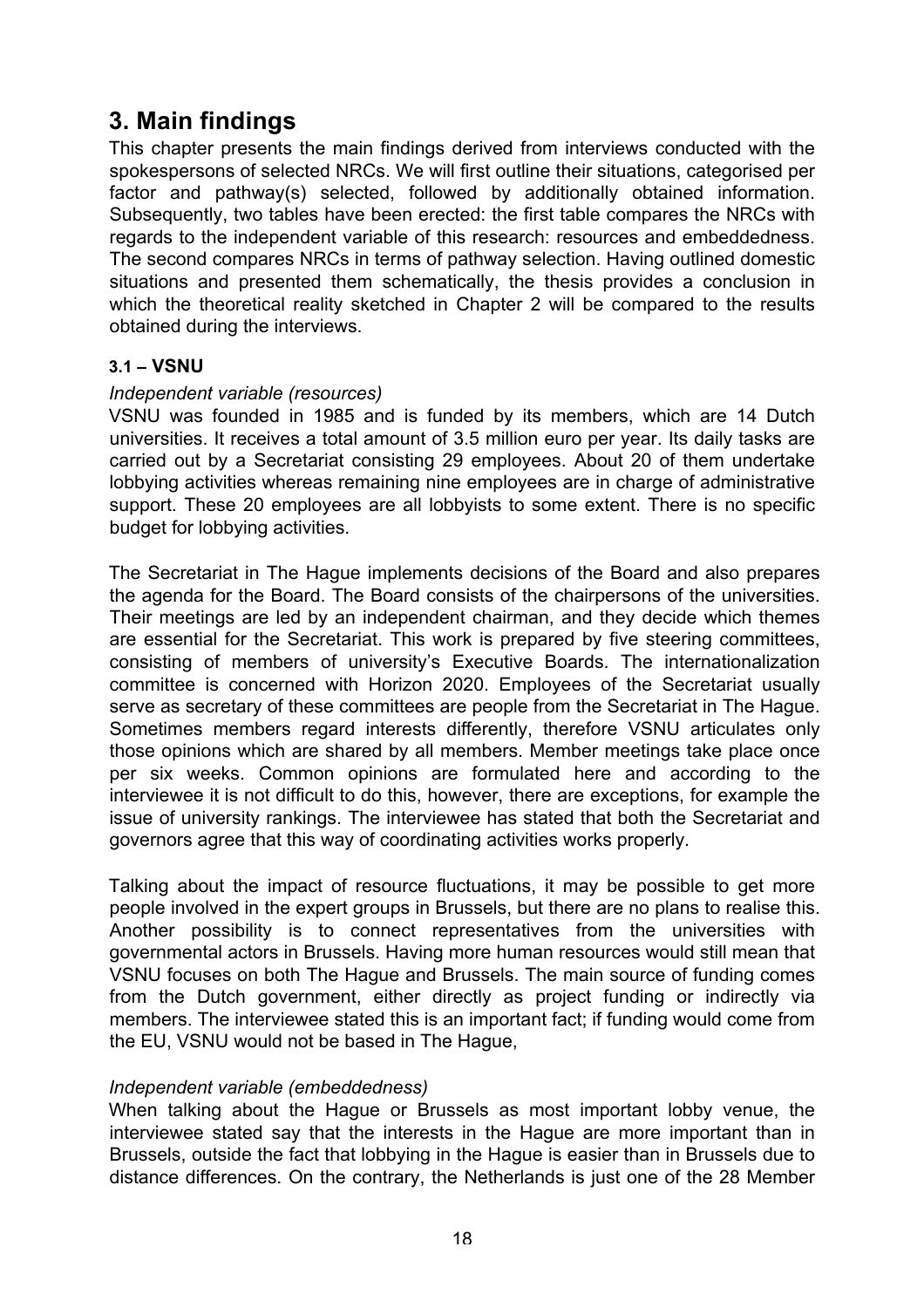States of the EU whereas talking to a civil servant working for the Commission could result in significantly more influence. One needs to have a good argument though; asking what is going on would not be enough. Exchange takes place on a continuous basis. Furthermore, the interviewee stated that establishing connections is not as easy as just 'going to Brussels' but should be regarded as long-term investment. The interviewee argues that being domestically embedded rather accelerates access to EU actors. Civil servants maintain connections with, for example the Dutch Permanent representation to the EU, allowing the VSNU to benefit.

#### *Dependent variable (pathways)*

The VSNU selects all pathways as mentioned in the theoretical framework. The ordinary legislative procedure is used to pass legislation which falls under the scope of Horizon 2020; consequently it is important to lobby both domestic and supranational actors.

The main domestic actor is the Dutch government since Council meetings are being prepared here. Specifically, VSNU is in touch with the relevant ministries to prepare new legislations and to suggest how these should look like. The organisation also maintains close contact to the Dutch parliament to monitor and engage with policy developments in general.

The most important actor on the EU level is the EC, specifically the DG for R&I. Head of this DG, Robert-Jan Smits is Dutch, which helps significantly to gain access to Commission proposals and get things done more easily in general according to the interviewee. Public consultations are an Commission instrument to formally participate in policy negotiations and is widely used The European Parliament is considered relevant as well, for example when an amendment on the Data Protection Directive had severe consequences for medical research. In this regard the VSNU provides expertise to predict the outcomes of particular pieces of legislation. Getting to know the chairpersons of relevant committees is a way to influence more effectively. The Permanent representation of the Netherlands to the EU is concerned with formal conciliation of EU programmes, so talking to them is another way to gain influence. The EUA is difficult to use for specific policy actions, because its broad membership directory does not allow for actions that contravene preferences of other members, which is likely to occur with more than 800 members in 50 countries. Still, all bits of influence the EUA conveys in Brussels, and that suit the ideas of VSNU, are helpful, according to the interviewee.

The Brussels based umbrella organisation *The Netherlands house for Education and Research* (NETH-ER) is an essential organisation for the VSNU. NETH-ER is funded by the Dutch government to represent the interests of research and education institutes in the Netherlands. Its main task is to get in touch with EU actors and share with its members, such as VSNU, *Vereniging Hogescholen* and *Koninklijke* 

*Nederlandse Akademie van Wetenschappen*. In fact, NETH-ER opens doors and is in charge of other preparatory talks. The VSNU is in touch with NETH-ER regularly; at least once a week according to the interviewee. VSNU employees also visit NETHER at least once a month to discuss latest policy trends.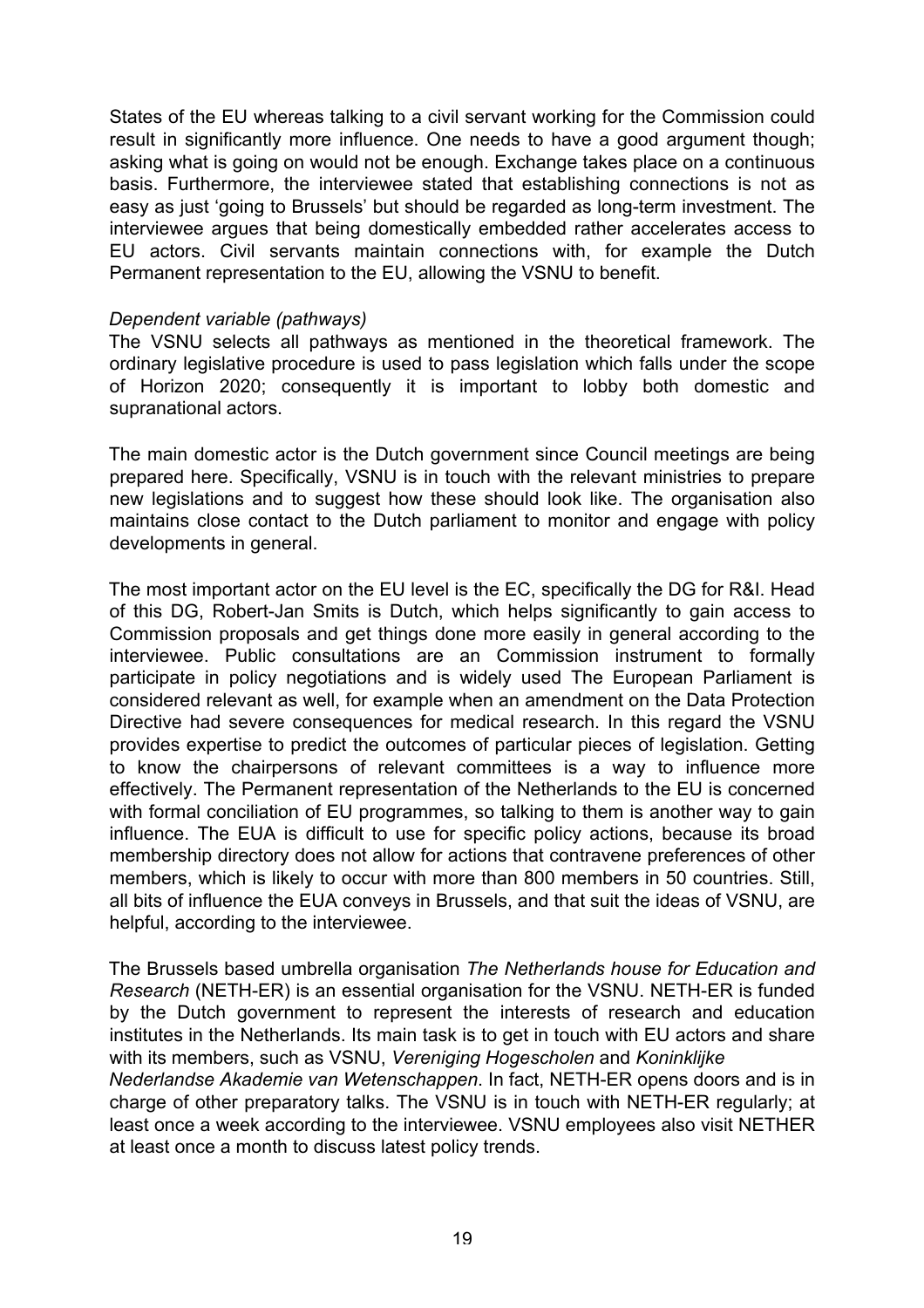### *Additional information regarding lobbying activities*

Closely monitoring policy developments and ensuring that is remains connected to policy discussions by writing papers as well as meeting policy-makers and politicians face-to-face in The Hague or Brussels, are key activities when representing Dutch universities. Providing relevant background information to policy-makers is essential for obtaining information on future plans or to assist creating new policies. This includes policy information which is not available yet or future plans of the DG for R&I of the EC.

The organisation has been active to lobby in the context of the Horizon 2020 programme in the past three years. It organised meetings to share best-practices regarding grants applications of the universities and lets these exchange views on how to deal with implications for R&I. Additionally, VSNU provides technical information about Horizon 2020 to assist its members with assessing the implications of Horizon 2020. The full legislative package of the Horizon 2020 has been adopted by the Council and the European Parliament, but the specific implementation of some elements of the programme is partly unknown due to the fact that the Commission still organises consultation meetings, and therefore VSNU remains actively lobbying for this programme.

The VSNU focuses on the Excellent Science pillar as main priority of Horizon 2020 for its members. In other words, not all proposals should be regarded as sufficiently covering excellent science. The Netherlands is performing well with regards to grant obtainments, which means other countries are not. The interviewee stated that further expanding this gap makes no sense, but the organisation should rather seek for solutions to maintain this way of performing without harming chances of other participants which do not have access to extensive financial resources. A compromise has been found by maintaining 'excellence' as yardstick but that particular parts of Horizon 2020 should aim to assist these Member States to their 'stairway to excellence', as the interviewee put it. This equal share of the programme also offers chances for VSNU to get in touch with talented researchers in East- and Central Europe.

Asking which phase of the policy considered is most important when lobbying, it appeared that they are all important. Agenda-setting cannot be done without trend watching. Also, the full legislation package of Horizon 2020 is present, though some parts of the programme have not been implemented yet. This offers chances for VSNU, for example by providing information at public consultation meetings, implying that implementation and decision-making are essential phases as well.

#### **3.2 – UNIFI**

#### *Independent variable (resources)*

The organisation was founded in 1969 as the Finnish Council of University Rectors. This name was changed to UNIFI in 2009. The organisation currently represents 15 Finnish universities. These are the main funders of UNIFI; their share is based on the number of students enrolled per university. UNIFI receives a total annual contribution of approximately 300,000 euro per year. There are no specific lobbying budgets. UNIFI works with three staff members: the Executive Director, Senior Adviser and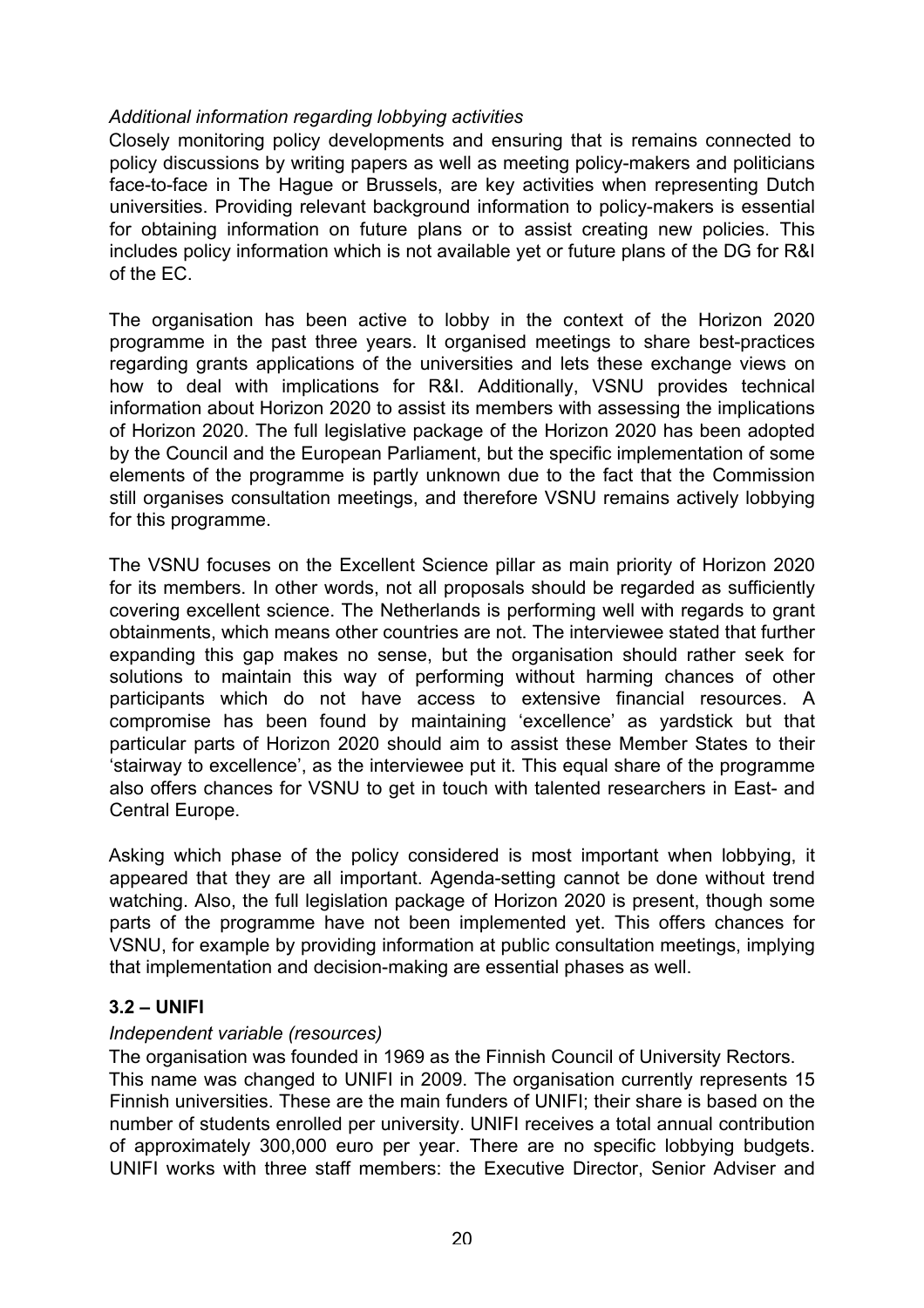Secretary. Especially the Director is concerned with representing the interests of the members to governmental actors. Lobbying priorities for are set in cooperation between the Executive Director and the Board, which consists of five Rectors. Consultation moments with members take place within various organs on a regular basis. Firstly, the Board meets 11 times per year. Secondly, the General Assembly in which one representative per member is involved, meets twice per year and thirdly, the Plenary meets 3-4 per year. This organ is composed of all Rectors, but does not make decisions.

The interviewee stated that resource alterations would enable UNIFI to appoint more employees and to recruit, for example, an EU officer. This would result in the possibility of broadening current activities. Also, fragmenting the landscape of higher education representative institutions in Finland would allow for better articulating policy preferences to the Finnish government and to improve the quality of lobbying activities. Other organisations such *The Academy of Finland*, *Rectors' Conference of Finish Polytechniques* and *Centre for International Mobility* sometimes strive for the same goals, making individual efforts less relevant. The interviewee stated this state of interest defragmentation possibly thwarts the process of uploading preferences to governmental actors.

### *Independent variable (embeddedness)*

The interviewee stated that the domestic pathway has absolutely most priority when conducting lobbying activities. There are no indications of the Finnish government assisting the organisation to connect with EU actors. This observation suggests that domestic embeddedness impedes access to the EU level and that UNIFI's possible access to European actors is dependent exclusively on resources.

#### *Dependent variable (pathways)*

The EU pathway has been used in the past to meet up with Finnish MEPs. The current Executive Director has intended to reinforce these relations after the European Parliament elections, so meanwhile there were no indications of UNIFI approaching the EU. UNIFI actively participated in EUA meetings (General Assembly, SG-meetings, and Annual Conferences) and is planning to host the EUA meeting of October 2015 in Finland. EUA is primarily used by UNIFI to forward important higher education policy issues and information to Finnish universities. The interviewee stated that the domestic pathway receives most attention in the form of meetings with policy-makers of the Ministry of Education and Culture, at least once a week, as well as regular meetings with Finnish MPs. Besides incidental contact with Finnish MEPs there is no contact with EU actors from the UNIFI side. Thus, Finnish universities are primarily expected to directly approach EU actors to ensure their interests are taken into account

## *Additional information regarding lobbying activities*

Obviously, the most important aspect of Horizon 2020 is to let Finnish universities better benefit from funding programmes, although both the universities themselves as well as the *Academy of Finland* could play a more prominent role in that regard. This could indicate the need for Finnish universities to obtain more grants, if they increase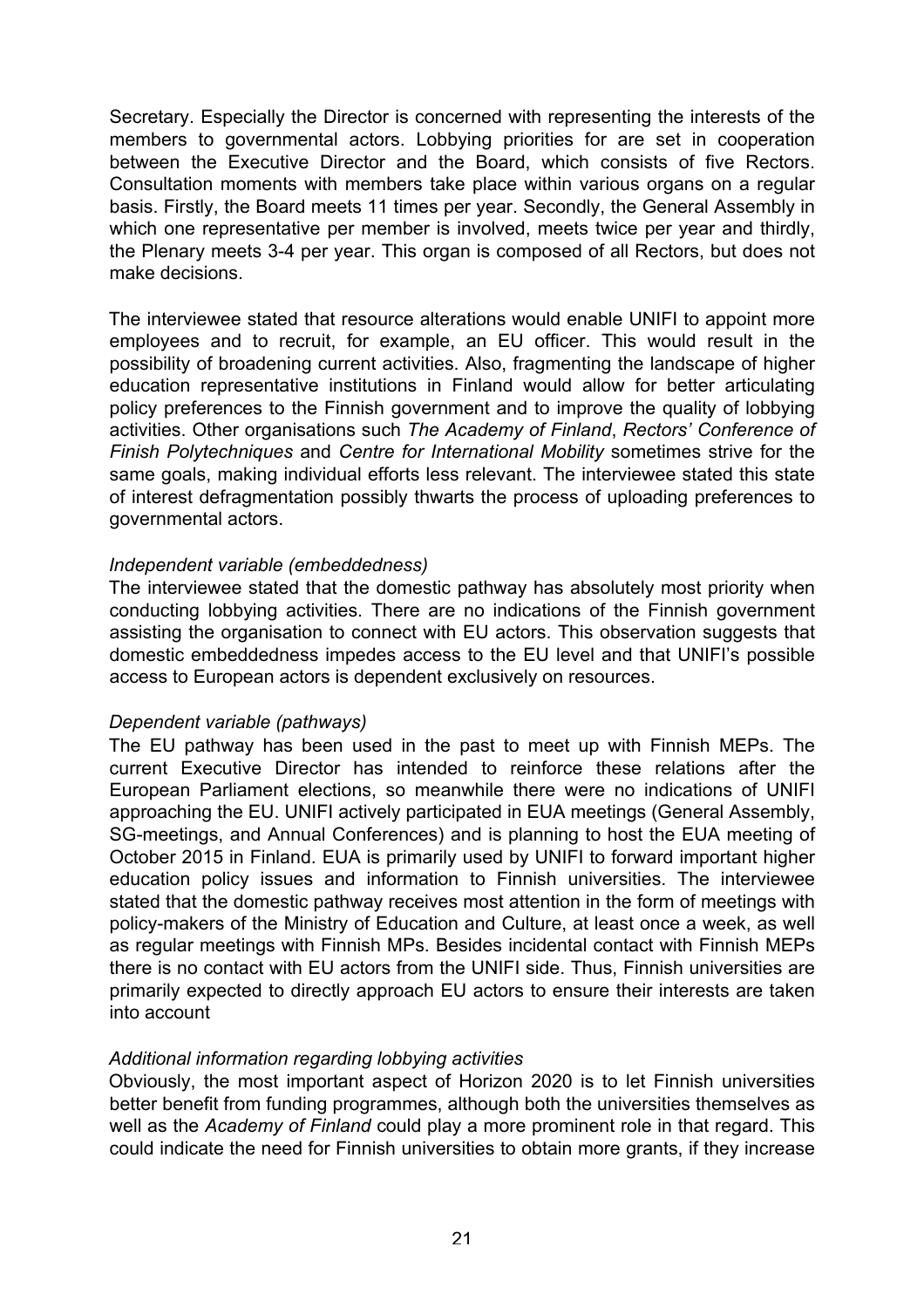their efforts. Agenda-setting and decision-making are the most essential parts of the policy circle when exerting influence, according to the interviewee.

## **3.3 – VLIR**

### *Independent variable (resources)*

VLIR has been established in 1976 and represents six Flemish universities. Funding comes from the members themselves. A relatively small amount of its budget is acquired through project funding. Calculating financial resources is difficult since multiple activities are organised in cooperation with fellow organisations, meaning that these funds do not pertain to one organisation exclusively. As staying in touch with policy-makers is part of VLIR's daily operations there is no specific budget for lobbying activities. Currently, 8 FTEs are involved in VLIR of which 5.5 are working on the priorities that have been set by its members, these are: research, education, financial management and quality assurance. The other 2.5 FTE are concerned with administrative support.

Setting priorities to lobby for is done in close cooperation with members, without them VLIR would not exist. Members share their experiences in Working Groups. Obtaining such information helps the VLIR Secretariat to develop technical expertise that can be provided to members in return. Consultation meetings with members take place very regularly. Core groups meet every month as well several Working Groups. Other Working Groups meet on an ad hoc basis. Telephone and email contact between VLIR and its universities take place on a very regular basis. As VLIR does not foresee any significant changes in its endowment with resources in the near future, answering the question whether resource alterations would lead to selecting other pathways to lobby is extremely difficult, if not impossible.

#### *Independent variable (embeddedness)*

The findings reveal that the Flemish government plays no significant role in connecting VLIR with EU actors. Its indirect dependency on domestic public funding makes VLIR extensively selecting the domestic pathway, but there are no indications that contacts with domestic actors result in the employment of EU strategies.

## *Dependent variable (pathways)*

The Flemish government, particularly the ministries and administrations for Education, Science & Innovation are the most relevant actors to VLIR. Since research and education portfolios are increasingly delegated away from the Belgian federal level to regions, connections with the Flemish government are regarded as more important than those with the federal government. Since members are funded by the Flemish government and VLIR is funded by its members, VLIR regards the Flemish government, or the regional pathway in this regard, as more important than the EU pathway.

Relations with EU actors are mainly maintained by using VLEVA (Vlaams Europeees Verbindingsnetwerk). The primary task of this organisation is to maintain connections with relevant EU policy-makers and to follow the latest policy trends on the European level. VLIR is a regular participant in EUA meetings, in which the organisation participates as Flemish Rectors Conference. Prof. Ignace Lemahieu from the Ghent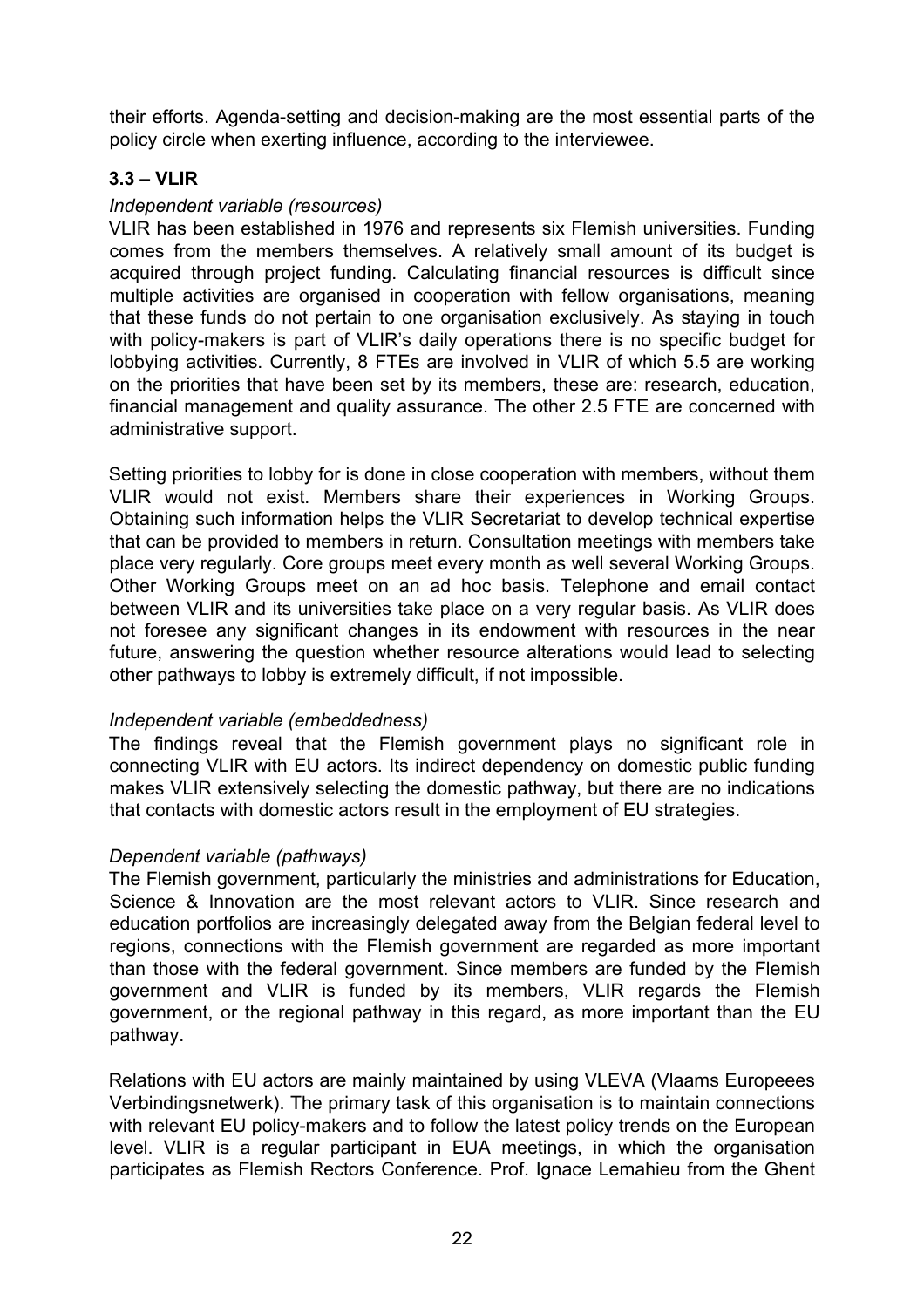University is a member of the Research Policy Working Group (RPWG) of EUA. The interviewee states that having one of its vice chancellors in a prominent Working Group allows VLIR to gain information about the latest policy trends very quickly. It also contributes to a direct and effective sharing of relevant information among VLIR, the RPWG, and EUA.

## *Additional information regarding lobbying activities*

VLIR is also actively supporting its members to better understand the implications of Horizon 2020. For this reason it recently established the European Affairs Working Group to serve as 'best-practice sharing' platform by sharing expertise on technical details about the program and discussing common interests. The group is still in startup. Although Flemish universities perform well (KU Leuven is ranked  $9<sup>th</sup>$  as EU university grant recipient) VLIR aims to further expand the Flemish share within Horizon 2020. The interviewee further states that universities have their own experts and support to guide applications but that the EU Affairs working group provides a new opportunity to share knowledge and best-practices. Also, as working with policymakers takes place on a regular basis, all phases of the policy process are important

## **3.4 – CRUE**

### *Dependent variable (resources)*

CRUE was founded in 1994 and currently represents 75 universities: 50 public and 25 private ones. The organisation is funded by the members themselves, although no answer was provided to the exact amount of funding. There is no specific budget for lobbying activities. About 13 employees are working for the organisation, although no distinction has been made between administrative employees and those representing the interests of members. The President, standing committees and the General Assembly are involved in setting priorities, and thus indirectly for lobbying activities. Consultation moments are primarily the General Assembly meetings, which are organised 6-8 times per year.

#### *Dependent variable (embeddedness)*

The survey did not indicate that the Spanish government assists CRUE selecting the EU pathway.

#### *Independent variable (pathways)*

There are sporadic relations with EU officials in Brussels, but CRUE actively participates in EUA meetings. The Education and Science Ministry, as well as the Economy and Competitiveness Ministry are relevant domestic actors to stay in touch with. Decision-making is regarded as most important phase of the policy-circle and the organisation currently seeks for new funding possibilities in order to assist Spanish universities in R&I activities.

#### *Additional information regarding Horizon 2020*

The main aim of CRUE' is to encourage the participation of Spanish universities and to increase their obtained funding.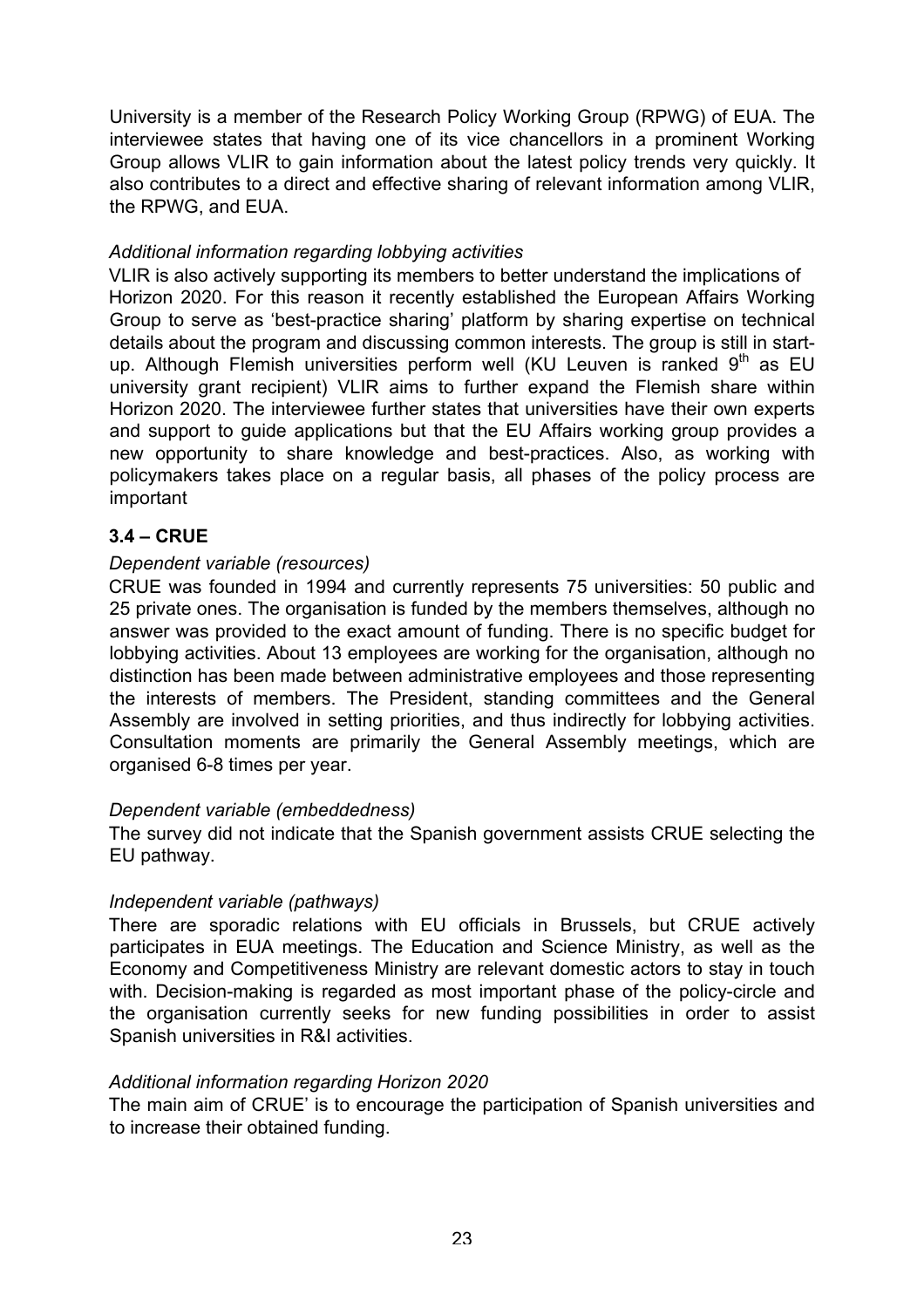## **3.5 – Comparison tables**

The tables below schematically present the main findings of the conducted interviews. Table 3.1 presents the findings of NRC's endowment resources. The indication of + suggests an organisation is situated nearby or in Brussels, whereas the – suggests it is relatively more difficult to overcome the distance. Table 3.2 assesses the impact of the dependent variable on selected pathways, thereby indicating the degree of embeddedness from - to ++.

|                                                                      | <b>VSNU</b>                                      | <b>UNIFI</b>                 | <b>VLIR</b>                                       | <b>CRUE</b>                           |
|----------------------------------------------------------------------|--------------------------------------------------|------------------------------|---------------------------------------------------|---------------------------------------|
| Size -<br>members                                                    | 14                                               | 15                           | 6                                                 | 75                                    |
| Size -<br>employees                                                  | 20                                               | 3                            | 6                                                 | 13                                    |
| Size - finances<br>$(\in p/y)$                                       | 3.500.000                                        | 300,000                      | (unknown)                                         | (unknown)                             |
| Internal organisation -<br>actors involved                           | Secretariat,<br>Board,<br>Steering<br>Committees | Secretariat,<br><b>Board</b> | Secretariat,<br>Members,<br><b>Working Groups</b> | Presidency,<br>Standing<br>Committees |
| Internal organisation<br>- freq. of consultation<br>moments (1x per) | 6 weeks                                          | 5 weeks                      | month                                             | $1.5 - 2$ months                      |
| Geography<br>- distance to Brussels<br>(km)                          | $+$                                              |                              | $++$                                              |                                       |

*Table 3.1: Resource endowment findings, categorised per NRC* 

|                                                   | <b>VSNU</b>                                                                                         | <b>UNIFI</b>                                                                               | <b>VLIR</b>                                                            | <b>CRUE</b>                                                      |
|---------------------------------------------------|-----------------------------------------------------------------------------------------------------|--------------------------------------------------------------------------------------------|------------------------------------------------------------------------|------------------------------------------------------------------|
| EU<br>- directly                                  | ++ (DG R&I, EP)                                                                                     |                                                                                            |                                                                        | - (sporadically)                                                 |
| EU<br>- indirectly<br>(umbrella<br>organisations) | ++ (NETH-ER,<br>Permanent<br>Representation<br>NL, EUA)                                             | $+/-$ (EUA<br>meetings to<br>monitor trends,<br>intention to<br>approach<br>domestic MEPs) | ++ (VLEVA,<br>EUA)                                                     | +/- (active player<br>EUA)                                       |
| Domestic<br>- indirectly                          | ++ (Education,<br>Culture and<br>Science /<br>Economic<br>Affairs,<br>Agriculture and<br>Innovation | ++ (Education<br>and Culture,<br>Finnish MPs)                                              | ++ (Flemish<br>government,<br>Education,<br>Science and<br>Innovation) | ++ (Education<br>and Science,<br>Economy and<br>Competitiveness) |

*Table 3.2: Pathway selection findings, categorised per NRC*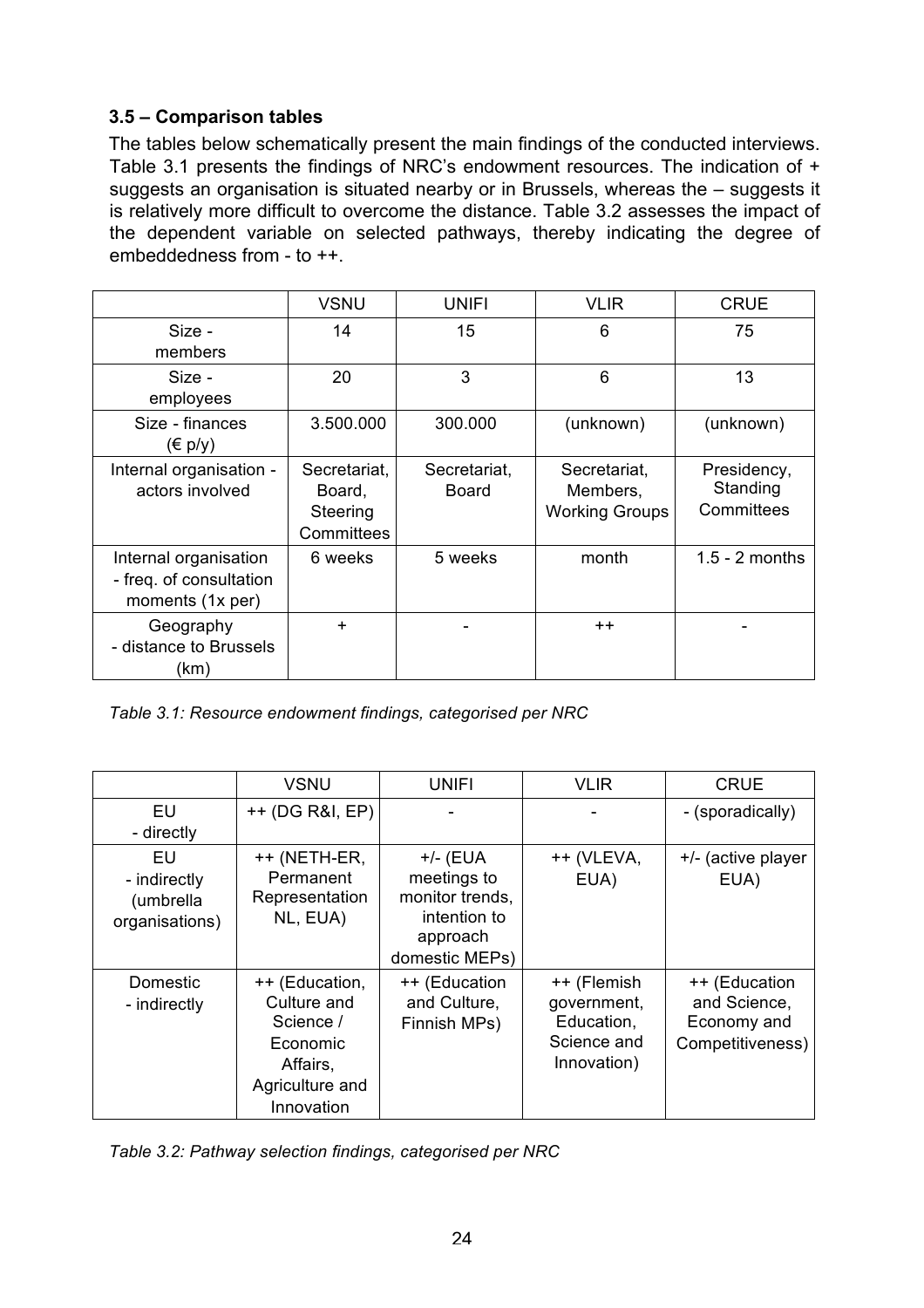## **4. Conclusion**

The primary aim of this thesis was to examine whether resources and domestic embeddedness influence the pathways NRCs take to fortify their lobbying activities. The interest group resource determinant constituted by Dür (2008a), initially attempting to explain influence of interest groups, has been applied to examine the pathways selected in order to influence policy-makers, decision-makers and politicians. Additionally, findings of Callanan (2010) suggest being domestically embedded may lead to different pathways. The secondary aim of this thesis was to provide the reader with more insights into the functioning of multilevel governance in general, presenting NRCs as actors dealing with different layers of government in the case of Horizon 2020.

This chapter first describes the relation between the different pathways and the analysed NRCs. Second, we recap the selected sub factors and present additional factors, derived from the interview findings, which tend to play a role as well. Third, the embeddedness hypotheses of Beyers (2002) will be applied to the NRCs. The research questions will be answered in Section 4.5 and we finish with a brief note on what further research should focus on.

## **4.1 – Pathway selection (dependent variable)**

## *EU directly*

It turned out VSNU is most active on the EU pathway. The DG for R&I, led by a Dutch, is seen as an important organ to upload preferences in the context of Horizon 2020. Further, VSNU provides advice to MEPs in case implementation effects are unknown. In general, other NRCs do not or only sporadically make use of this pathway.

## *EU indirectly*

Using NETH-ER as interest mediator opens doors in Brussels and thus further connects VSNU with relevant actors inside the EU. Preparatory meetings of the Dutch Permanent representation to the EU are attended to provide expertise on decision-making in the Council. VLIR has frequent contact with VLEVA, a Flemish umbrella organisation aiming to connect Flemish organisations with EU actors, conducting lobbying activities for VLIR. The EUA is gaining importance for VLIR's lobbying activities, since a board member of the University of Ghent obtained a seat in the EUA RPWG. VSNU, VLIR and CRUE also mention the EUA as important organ to participate in, but this did not lead to the development of specific lobbying activities in cooperation with the EUA, despite the fact that these organisations also do have a national representative in the EUA RPWG (EUA, 2014).

## *Domestic indirectly*

NRCs represent domestic universities which are dependent on domestic public funding, therefore this pathway is considered as most important by the observed NRCs. It turned out that connections with one or multiple ministries are being maintained at least once a week. UNIFI regularly talks to Finnish MPs as well.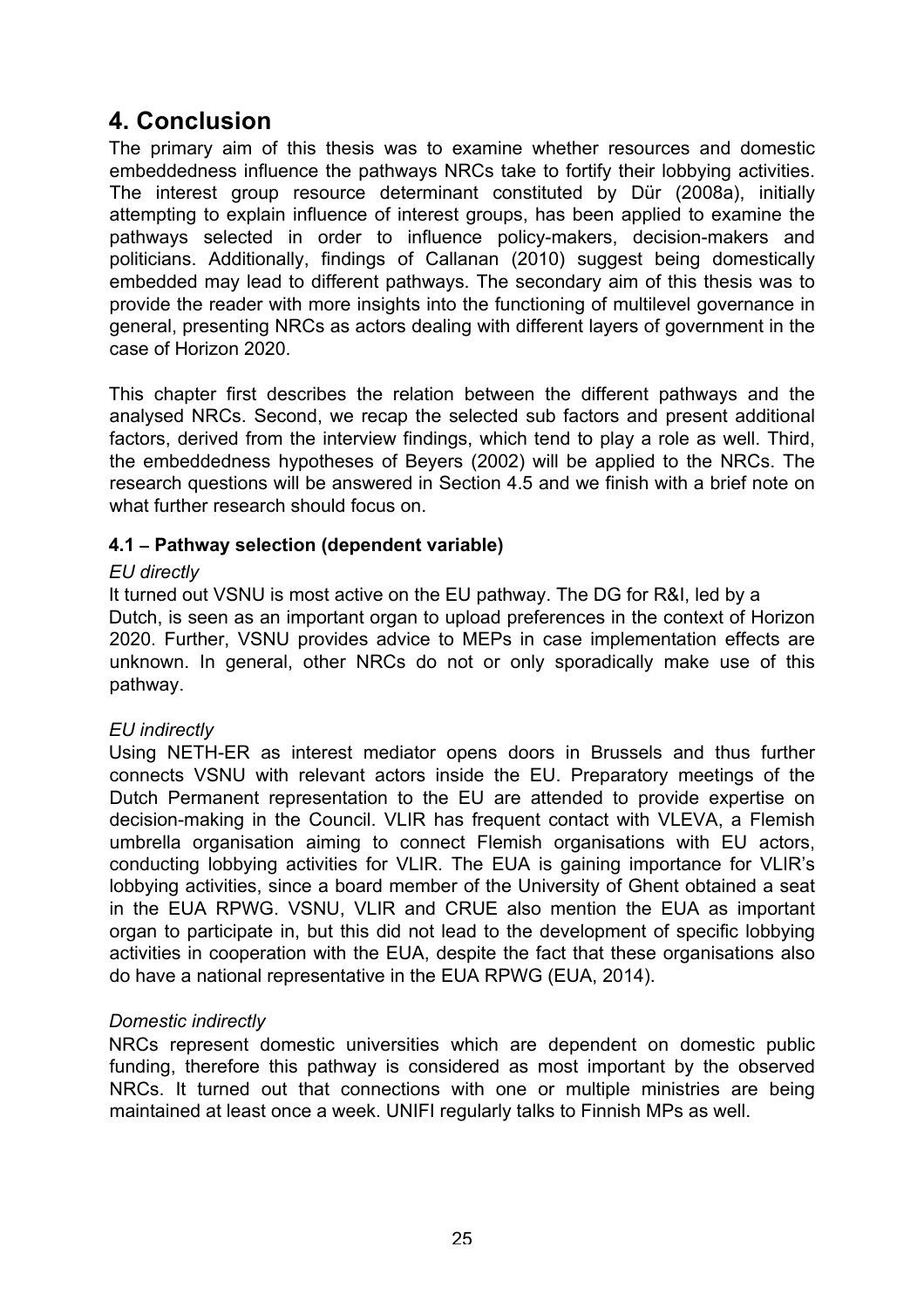### **4.2 – Resource determinant (independent variable)**

#### *Size*

The size of the organisations in terms of members did not lead to remarkable observations. Having 75 members, CRUE is substantially larger than VSNU (14), UNIFI (15) and VLIR (6) however no relation between the size of the membership directory and pathway selection was found. It turned out there is a certain relation between financial resources and pathway selection. Whereas UNIFI (300,000 euro) does not select the EU pathway, VSNU has a budget ten times as high and actively lobbies on the EU stage. Reiterating the fact that the Flemish interviewee stated that the costs of human resources take the largest share in annual budget plans, one observes that the largest organisation in terms of human resources, VSNU, is able to afford selecting all pathways.

#### *Internal organisation*

Dür (2008a) notes that discrepancies may appear among hierarchical organisations and organisations with multiple actors participating in the decision-making process. Specifically, observed hierarchical ones were better able to upload preferences. The case of NRCs yielded results which were not very different from each other. All NRCs regularly meet their members who set the priorities, to be carried out by the Secretariat and working groups or steering committees providing technical information. It did appear that the smallest organisation in terms of members (VLIR) sometimes encounters difficulties to let its members cooperate. Furthermore, NRCs never take a common position if members do not agree with each other, for example in the case of the VSNU regarding the issue of 'rankings'. It might be that CRUE with 75 members is more likely to encounter internal conflicts than the other observed organisations, but no evidence for this has been found, nor did we measure any impact on pathway selection as mentioned above. The observed NRCs do not deviate much from each other and there is no reason to assume a relationship between internal organisation and pathway selection exists.

## *Geography*

VLIR and VSNU, which are situated closely to Brussels, are more likely to approach the EU than UNIFI and CRUE. Publicly funded umbrella organisations as NETH-ER and VLEVA are particularly used to access the EU institutions. Remarkably, VLIR's headquarters is less than two kilometers away from the EU institutions, yet it does not select the EU pathway directly for Horizon 2020 matters. The VSNU, situated in The Hague, turns out to be most actively selecting the EU pathway having multiple employees maintaining contact with EU actors at least monthly, but not exclusively for Horizon 2020 matters. Thus, from the observations one may derive the conclusion that geography is an important factor, but this importance tends to diminish when the distance to Brussels becomes smaller.

## *Endowment alterations*

The Finnish interviewee (UNIFI) stated that having more financial resources would enable the organisation to hire an employee who is concerned with EU activities. This comment highlights the impact financial resources have on pathway selection. Also, fragmentation of organisations representing the interests of Finnish HEIs would allow for speaking with a stronger voice towards the Finnish government and EU actors.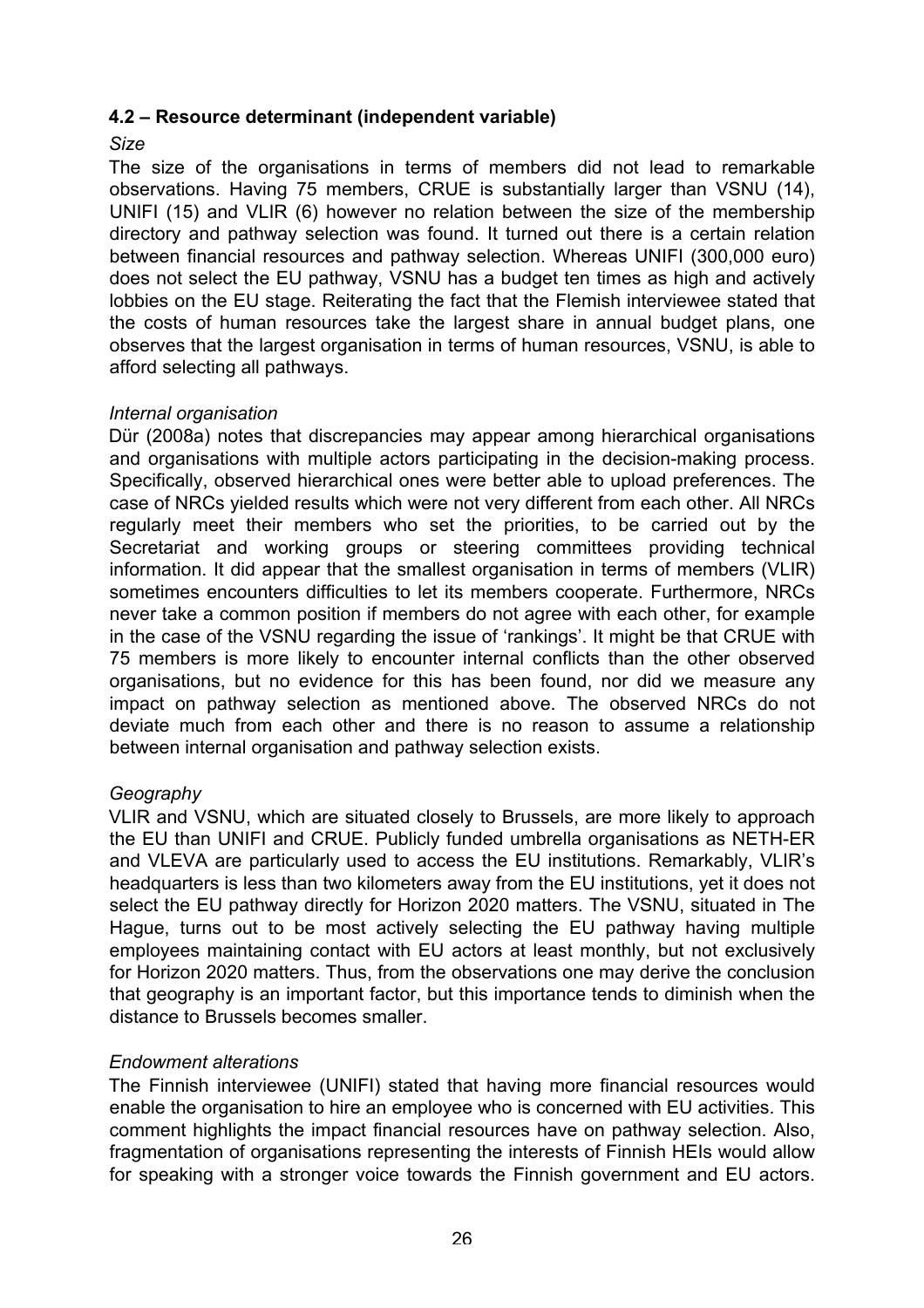The spokesperson of VSNU emphasized the importance of having a Dutch person leading an important DG and stated that new lobbying practices were needed in case a person with another domesticity would take over this position. VLIR followed this line by stating that having a Belgian person in the EUA RPWG made it significantly easier to obtain policy information, but also to upload information to the RPWG itself. Remarkably, representatives from Finnish and Spanish universities are represented in the RPWG as well, but their NRCs did not explicitly mention this as asset when conducting lobbying activities.

#### **4.3 – Redefining the resource determinant**

Having reviewed the impact of all factors on pathway selection and having processed additional information obtained in the interviews, we can re-define the interest group resource determinant.

Without financial resources NRCs cannot operate at all, let alone select pathways to influence actors in different layers of government. Human resources are required in order to practically exert influence. The size of the NRC's membership directory or the internal organisation appears to have no relation with pathway selection. And despite the rapid development of internet and social media in the last ten years, physical distance remains an important sub factor to assess whether lobbying on the EU level is an affordable and feasible activity.

The empirical findings of VSNU, UNIFI and VLIR also suggest factors that determine pathway selection which have not been incorporated in Dür's (2008a) determinant: domesticity (VSNU, VLIR) and degree of fragmentation of interest groups (UNIFI). It appears that domesticity plays a role for some associations. This also concerns the fragmentation of interest groups, which has been addressed by the Finnish interviewee as one of the key factors. Yet, the influence of these additional factors on pathway selection has not been recognized by all NRCs. Figure 4.1 presents the final resource factors, derived from empirical findings.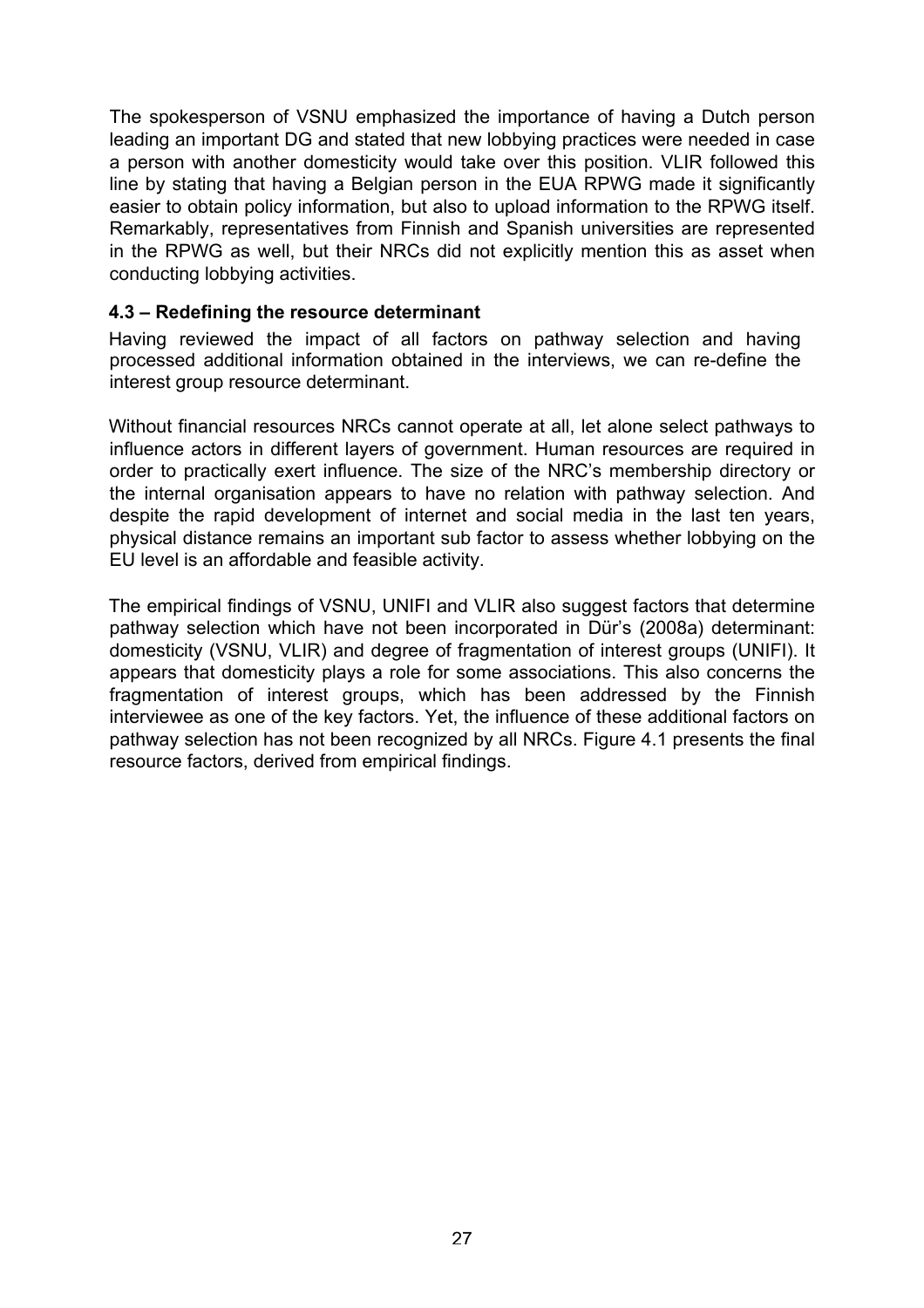

*Figure 4.1: NRCs resources determining pathway selection, based on interview findings* 

## **4.4 – Embeddedness (independent variable)**

As outlined by Callanan (2010), the influence of domestic embeddedness on EU pathway selection appears to be dichotomous. Interest groups which are positively persisted are able to use domestic connections in order to accelerate the process of uploading preferences to the EU level. The negative persistence hypothesis regards interest groups as entities entrenched in domestic systems as well. However this type of embeddedness impedes access to the EU level, for example because interest groups are too dependent on their domestic government. Also, it might be that domestic governments are not able to provide expertise to interest groups in order to connect them with EU actors.

| Actors' network strategies, | <b>Extensive European</b>                                   | <b>Limited European network</b>                                          |
|-----------------------------|-------------------------------------------------------------|--------------------------------------------------------------------------|
| seeking access to Europe    | network strategies                                          | strategies                                                               |
| Domestic access             | 1. VSNU<br><b>Positive Persistence</b><br><b>Hypothesis</b> | 2. UNIFI, VLIR, CRUE<br><b>Negative Persistence</b><br><b>Hypothesis</b> |

*Table 4.1: Outcomes of domestic access on EU pathway selection (derived from Beyers, 2002: 594).* 

Table 4.1 presents the persistence hypotheses and their effects on EU pathway selection. In the context of Horizon 2020, the findings suggest NRCs are primarily domestically embedded, as expected. Their funding is based on university contributions, whereas universities themselves are almost entirely dependent on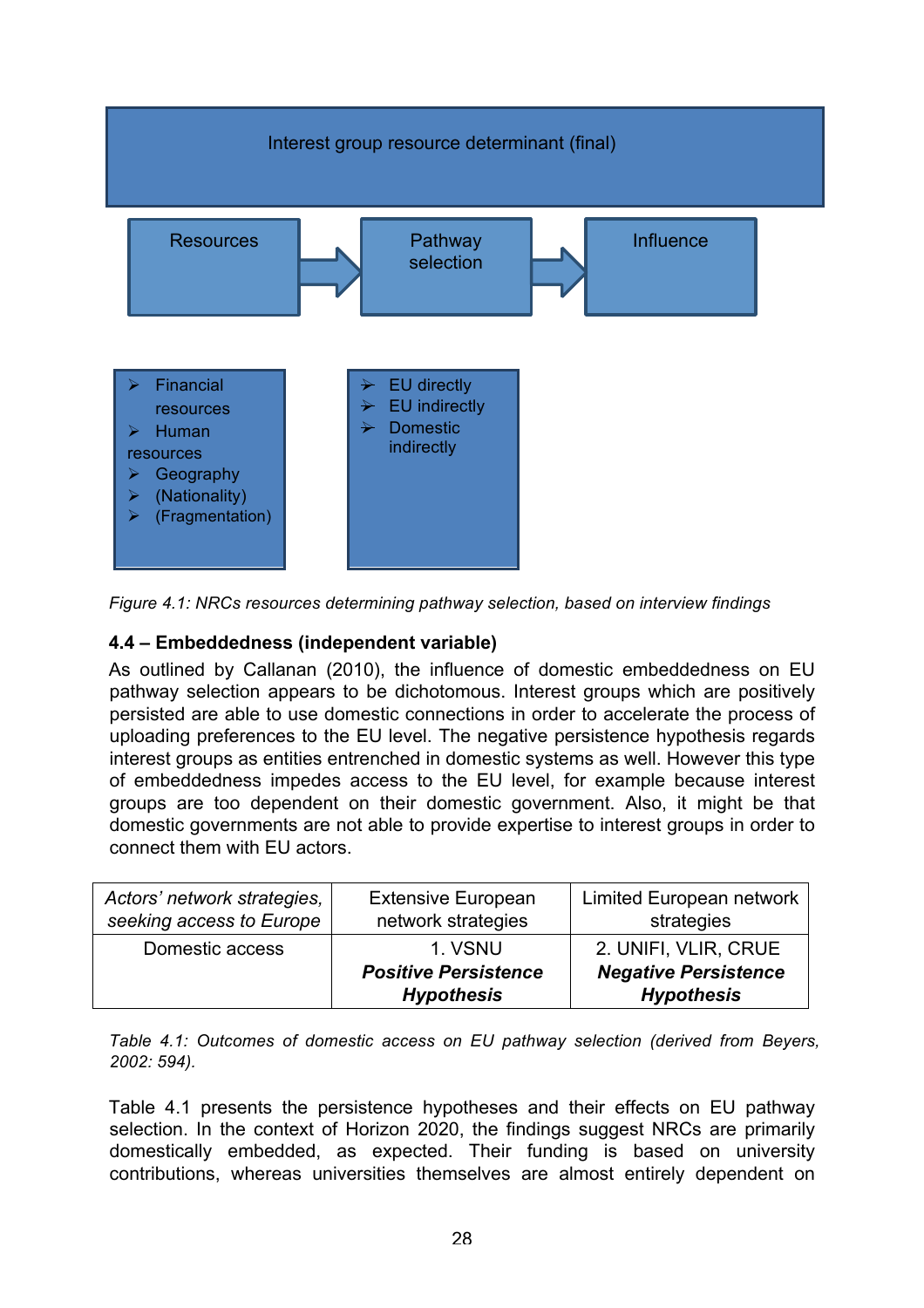domestic public funding. This indirect financial dependency makes most NRCs acting as suggested in the view of the negative persistence hypothesis: the EU is significantly less relevant than domestic actors whereas these actors do not actively support NRCs pursuing European network strategies.

However, VSNU is the mere NRC which domestic government assists to approach EU actors, particularly by setting-up an umbrella organisation in Brussels (NETH-ER). In Flanders, VLEVA resembles NETH-ER, nonetheless it appears that VLEVA does not connect VLIR with EU actors. There are no connections between VLIR and EU actors, whereas VSNU maintains extensive relations with EU actors thanks to financial contributions of the Dutch government and NETH-ER. This indicates the reason why the negative institutional persistence can be applied to VLIR and not to VSNU. UNIFI is involved in talks with Finnish MEPs, but there are no indications of the Finnish government actively supporting this action. Furthermore, these actions take place to a limited extent in comparison to VSNU.

## **4.5 – Research questions**

This research aims to answer two questions. We will address them one by one.

*1. Along which pathways do national rectors' conferences fortify their lobbying activities in the context of Horizon 2020?* 

NRCs have the possibility to select three pathways to fortify their lobbying activities in the context of Horizon 2020. The first one is to approach the EU directly, that is, to get in touch with policy-makers, decision-makers and politicians on the EU level. Examples are: civil servants working for the DG for R&I and MEPs asking for expertise, for example if they insufficiently foresee national implementation problems. This pathway is frequently selected by VSNU. It approaches the DG for R&I and advises the European Parliament on policy implications. UNIFI regularly speaks with Finnish MEPs. VLIR and CRUE do not select the EU pathway directly.

The second possibility is to lobby the EU indirectly either via domestic umbrella organisations in Brussels, such as NETH-ER and VLEVA, or via international umbrella organisations such as the EUA. VSNU and VLIR, the organisations situated closely to Brussels, select this pathway to a large extent. NETH-ER, the Dutch umbrella organisation, also ensures that VSNU gets connected with EU actors directly, whereas VLEVA rather acts as individual interest group of the Flemish universities at the EU stage.

The third possibility is to engage with actors on the domestic level in order to influence EU policies indirectly. As preparatory meetings for intergovernmental bodies of the EU, such as the European Council, frequently take place in domestic capitals, it may be useful to select this pathway. Other possibilities within this pathway include domestic politicians or ministries dealing with matters such as R&I, Science, Economic Affairs or Competition. The findings strongly indicate that the analysed NRCs regard this pathway as most important compared to the options at the EU stage. Specifically, ministries are important targets to lobby extensively, as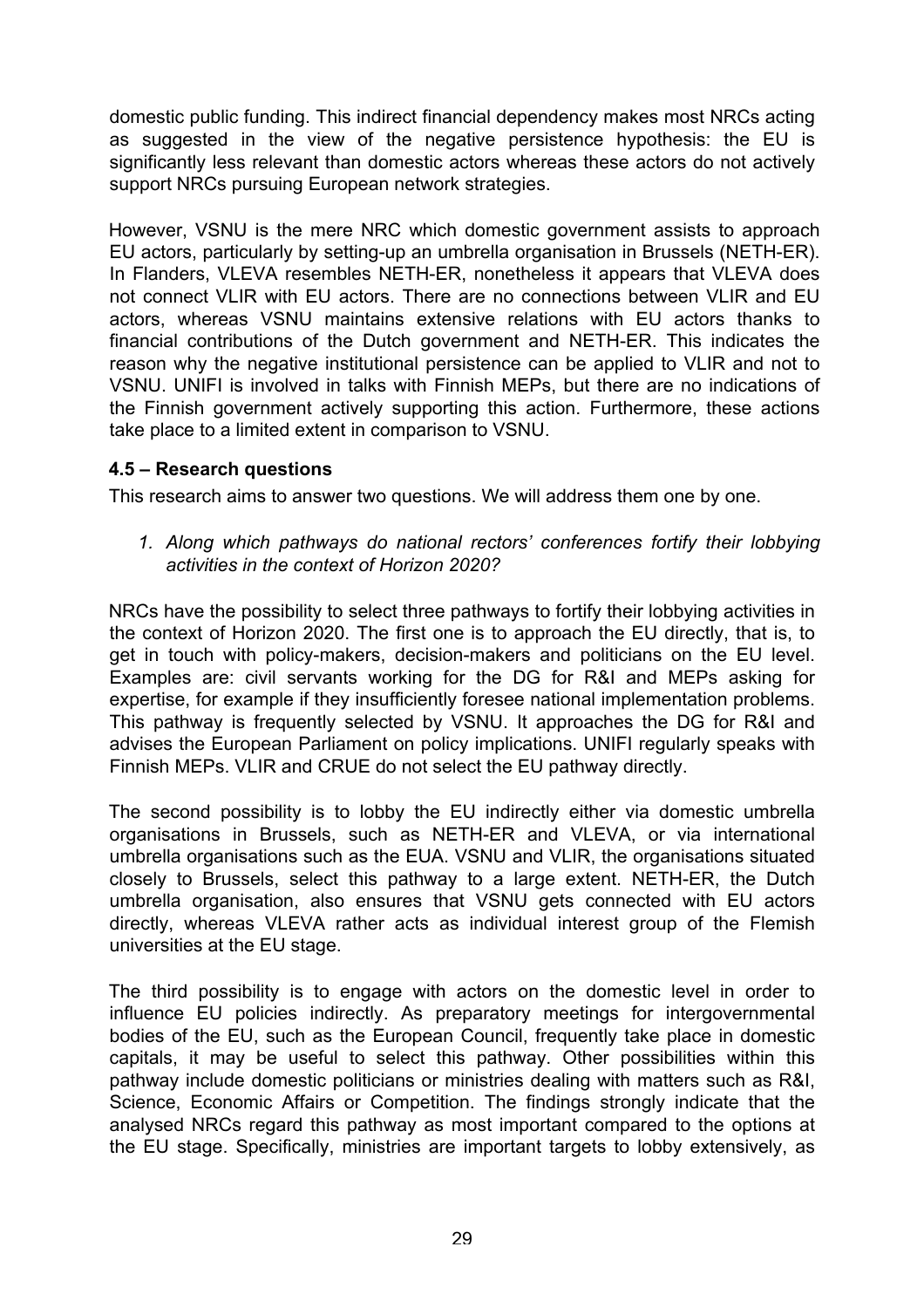mentioned by the analysed NRCs. Additionally, VSNU also uses preparatory meetings of the Council to exert influence.

### *2. What are the effects of resource endowment and domestic embeddedness on pathway selection?*

The research conducted in this thesis suggests that the following resource sub factors, ranked in order of relevance, determine whether direct access to the EU institutions is possible: financial resources, human resources, the physical distance between Brussels and the headquarters of the NRC, the nationality of actors to be influenced (VSNU, VLIR) and the degree of fragmentation of the domestic higher education interest group landscape (UNIFI). Findings confirm our assumption that NRCs endowed with relatively more resources are able to select multiple pathways.

Findings also support the assumption that NRCs are domestically embedded. It appears that UNIFI, VLIR and CRUE are negatively persisted. This means that their efforts to select the EU pathway are inhibited by a primary focus on domestic actors to influence. There are different reasons why this domestic embeddedness impedes access at the EU stage. First, domestic actors do not actively support NRCs to set up lobbying activities in Brussels. Second, universities operate within national borders requiring NRCs to devote most of their time to domestic targets instead of initiating EU strategies.

Furthermore, resources and embeddedness as individual factors can be combined. An improved endowment with resources, particularly financial and human resources, determines whether NRCs could transform themselves as actors which are positively persisted to its domestic environment. This means that NRCs are not just approaching domestic actors because their members are financially dependent on these, but that connections of these actors can be used to incite European network strategies as well. In addition to that, if domestic actors concerned with EU matters are relatively better endowed with financial resources, they might set up umbrella organisations, such as NETH-ER and VLEVA, in order to incite NRCs to actively select the EU pathway. Findings show that VSNU and VLIR gain more (in)direct access to EU institutions when using such organisations. Thus, whereas NRCs are initially negatively persisted, their governments could directly (providing more financial resources) or indirectly (setting-up umbrella organisations) support them in order to be able to select the EU pathway and to use connections of domestic actors to become embedded in the EU as well. The idea of assisting NRCs to play an active role in Brussels may be beneficial to domestic governments themselves when NRCs function as national gatekeeper in Brussels and provide continuous policy information to their domestic governments.

## **4.6 – Further research**

A next step in assessing the behaviour of NRCs with regards to their lobbying activities, is to examine their degree of effectiveness in terms of influence. It would be recommendable to uncover which factors and which pathways yield the most effective results.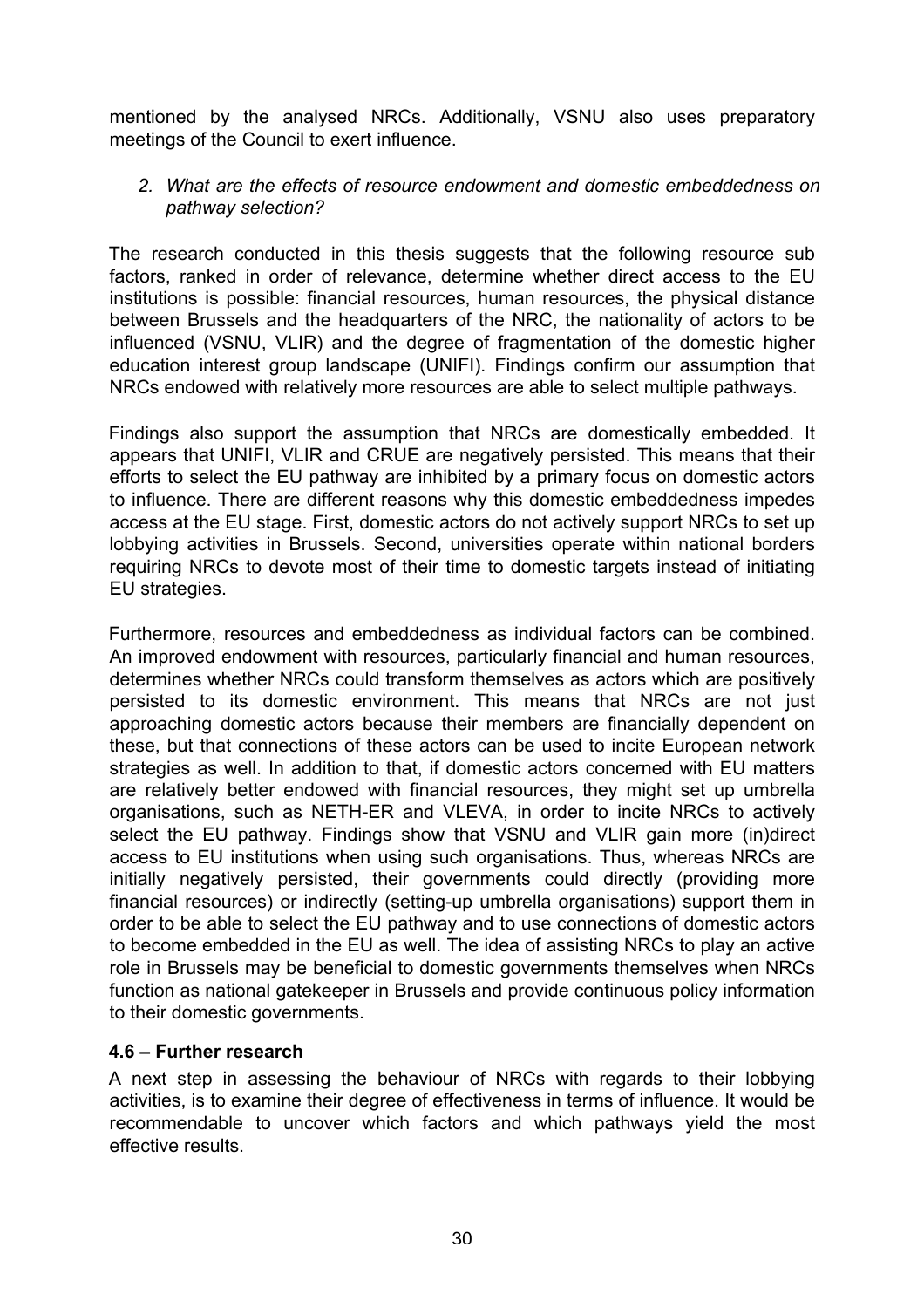Therefore, obtaining insights in the functioning of targets (government officials, politicians) would be a valuable asset as it provides more details about the effect of knowledge, expertise and information. This particular resource has been marked as most essential by Dür (2008a) when prasticising the art of lobbying, but measurement problems did not allow for applying it to this research. On a general note, the application of different conceptualisations and methodological frameworks yield incomparable and possibly ambiguous outcomes, as sketched by Dür (2008b). Elaborating Dür's determinants (2008a), which are the result of existing interest group analysis review, is a serious starting point to erect a new determinant combining the resources and embeddedness factors.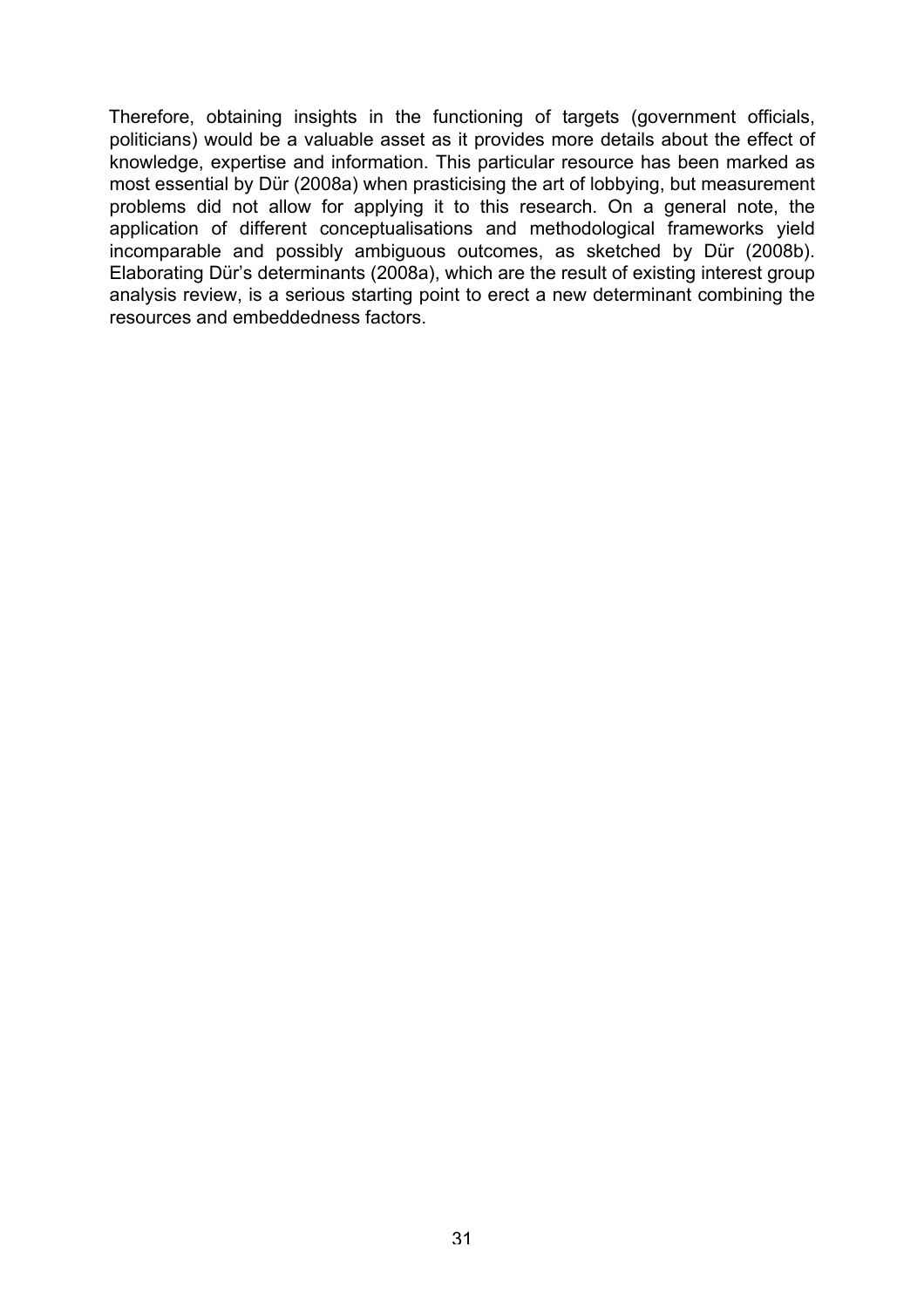## **References**

Beyers, J. (2002). Gaining and seeking access: the European adaptation of domestic interest groups, *European Journal of Political Research 41(5): 585–612*.

Callanan, M. (2010). EU decision-making: reinforcing interest group relationships with domestic governments? *Journal of European Public Policy, 18(1), 17-34.* 

Crombez, C. (2002). Information, Lobbying and the Legislative Process in the European Union*. European Union Politics, 3:1, 7–32.* 

Dür, A. (2008a). Interest Groups in the EU: How Powerful Are They? *West European Politics, 31(6), 1212-1230.* 

Dür, A. (2008b). Measuring Interest Group Influence in the EU: A Note on Methodology. *European Union Politics, 9:4, 585–602.*

Eising, R. (2008). Interest groups in EU policy-making. *Living Rev. Euro. Gov. 3, (2008), 4. .* 

Etzkowitz, H. (1993) Enterprises from Science: The Origins of Science-based Regional Economic Development. *Minerva 31(3): 326-360, 1993.*

European Commission. (n.a.). What is Horizon 2020? Retrieved from http://ec.europa.eu/programmes/Horizon 2020/en/what-horizon-2020

European Council. (2011). Proposal for a Regulation of the European Parliament and Council establishing Horizon 2020 - the Framework Programme for R&I (2014-2020). Retrieved **from http://eur**lex.europa.eu/legalcontent/EN/TXT/HTML/?uri=CELEX:52011PC0809&from=EN

European University Association. (2014). Research Policy Working Group Membership. Retrieved from http://www.eua.be/Libraries/Research/Research\_Policy\_Working\_Group\_Membership\_11\_J

une\_2014.sflb.ashx

Gerber, E. R. (1999). The Populist Paradox: Interest Group Influence and the Promise of Direct Legislation. *Princeton, NJ: Princeton University Press.* 

Greenwood, J. & Ronit, K. (1994). Interest groups in the European Community: newly emerging dynamics and forms. *West European Politics 17(1): 31–52.* 

Hall, R. L. & Deardorff, A.V. (2006). Lobbying as Legislative Subsidy. *American Political Science Review, 100:1, 69–84.* 

Kohler-Koch, B. (1997). Organized interests in the EC and the European Parliament. *European Integration online Papers, 1, No. 9.*

Marks, G. & Hooghe, L. (2001). Multi-level governance and European integration. *Rowman & Littlefield, Lanham.*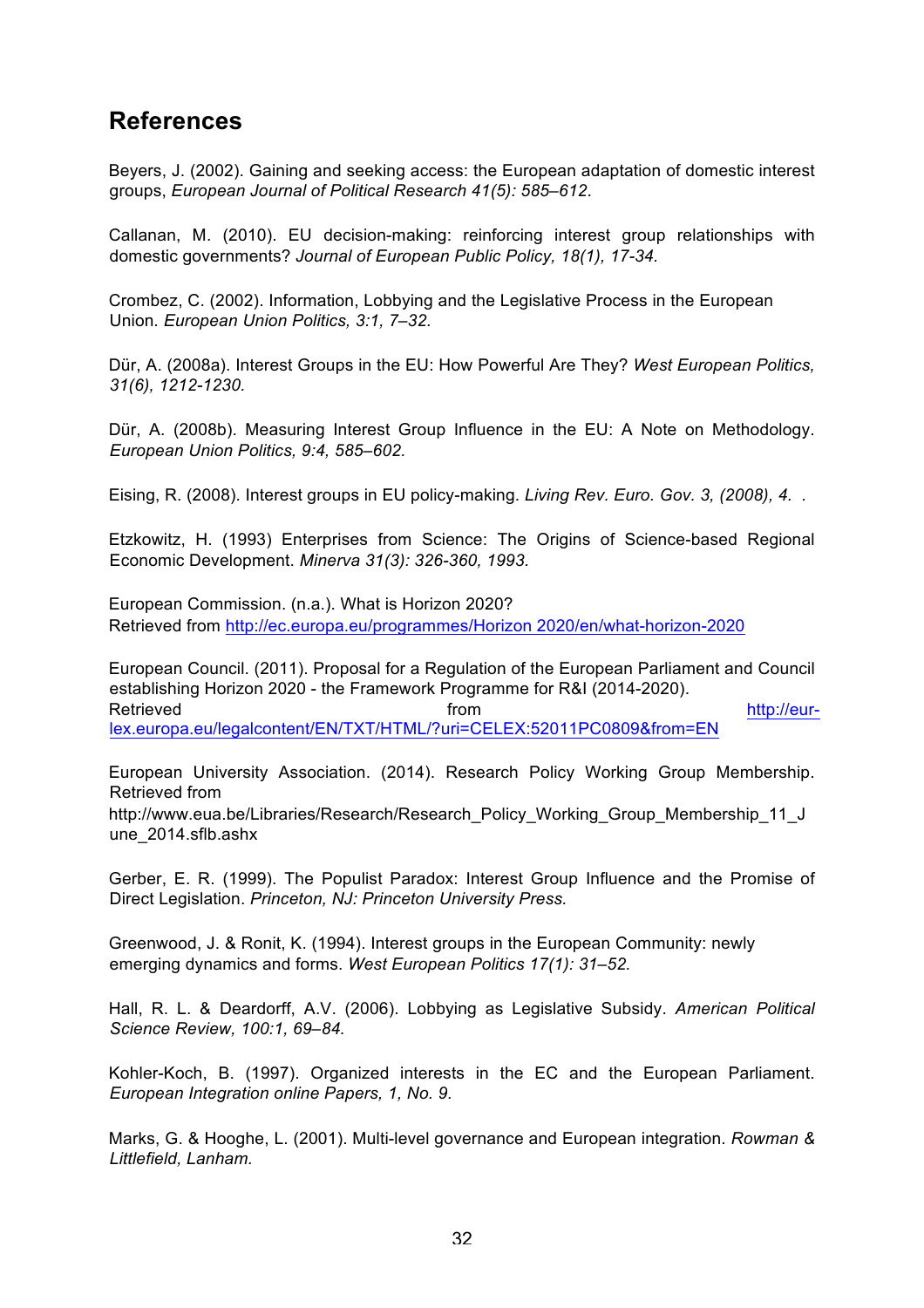Michalowitz, I. (2004). EU Lobbying. Principals, agents and targets: Strategic interest intermediation in EU policy-making. *LIT-Verlag, Münster.* Myklebust, J.P. (2013). Danes aim high with Horizon 2020. *University World News.*

Retrieved from http://www.universityworldnews.com/article.php?story=20131120110656279

O'Carroll, C. (2014). Ambitious targets set for Horizon 2020 funding. *The Irish Times.* Retrieved from http://www.irishtimes.com/news/education/ambitious-target-set-for-horizon-2020-funding-1.1664266

Pollack, M. (1997). Representing Diffuse Interests in EC Policy-Making. *Journal of European Public Policy, 4:4, 572–90.* 

Rijksoverheid. (2013). Kansen voor Nederland in eerste calls Horizon 2020 Retrieved from http://www.rijksoverheid.nl/nieuws/2013/12/11/kansen-voor-nederlandineerste-calls-horizon-2020.html

Thelen, K. & Steinmo, S. (1992). Historical institutionalism in comparative politics, in S. Steinmo, K. Thelen and F. Longstreth (eds), *Structuring Politics: Historical Institutionalism in Comparative Analysis, Cambridge: Cambridge University Press, pp. 1–32.*